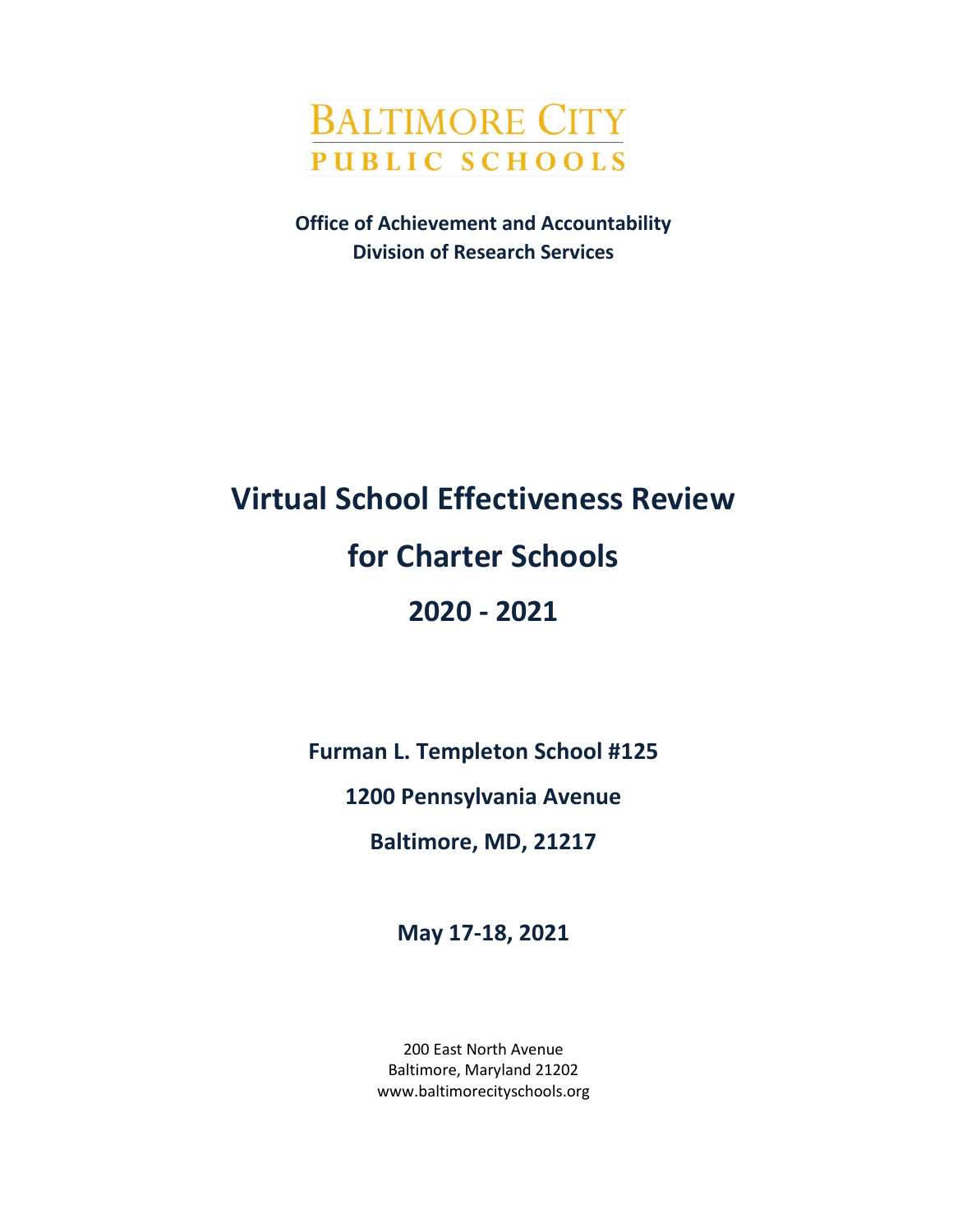# TABLE OF CONTENTS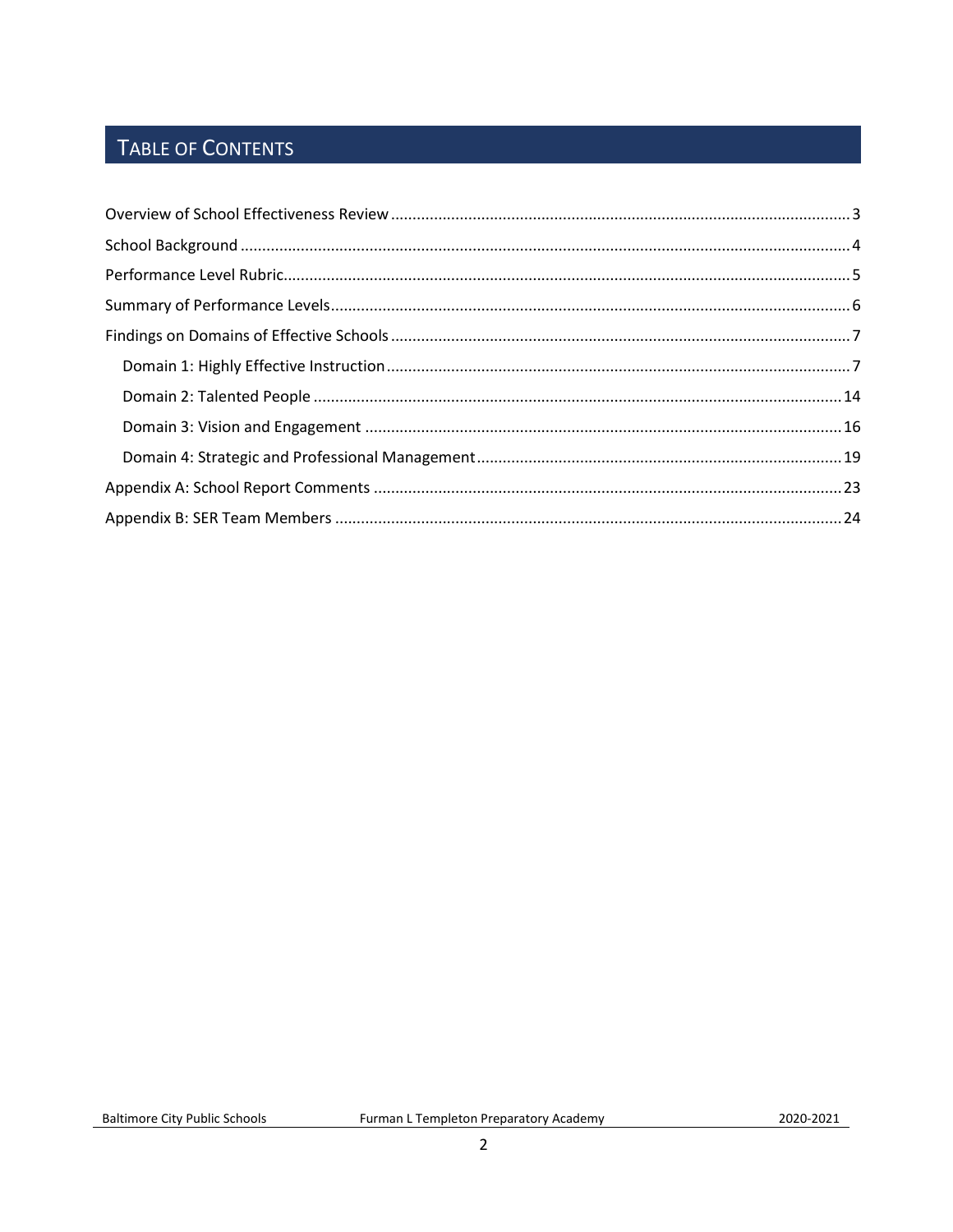## <span id="page-2-0"></span>OVERVIEW OF SCHOOL EFFECTIVENESS REVIEW

Baltimore City Public Schools (City Schools) developed the School Effectiveness Framework and the School Effectiveness Review process in 2009. The School Effectiveness Review (SER) uses trained school reviewers to measure a school's effectiveness against City Schools' School Effectiveness Standards. The School Effectiveness Standards are aligned with City Schools' effectiveness frameworks for teachers and school leaders.

The SER provides an objective and evidence-based analysis of how well a school is working to educate its students. It generates a rich layer of qualitative data that may not be revealed when evaluating a school solely on student performance outcomes. It also provides district and school-level staff with objective and useful information when making strategic decisions that impact student achievement.

**For the 2020-2021 school year SER visits were conducted virtually, due to the COVID-19 pandemic, using a modified and abbreviated version of the SER protocol.** The SER team comprised of representatives from City Schools and consultants from Schoolworks, (an education consulting group) who have extensive knowledge about schools and instruction, gathered information from teachers, students, parents, and leadership during a two-day site visit. During the visit, the SER team observed classrooms, reviewed submitted electronic school documents and conducted virtual focus groups via Microsoft Teams or Zoom platforms, with school leadership, teachers, students, and parents. For classroom observations schools submitted one recorded synchronous lesson from each of the school's academic content teachers. The Team Lead then randomly selects 60% of lessons submitted to observe. Lessons were observed during the beginning, middle, and end of the recording.

The SER team analyzed evidence collected over the course of the visit to determine the extent to which key actions have been adopted and implemented at the school. This report summarizes the ratings in the four domains and related key actions, provides evidence to support the ratings, and – based on a rubric – allocates a performance level for each key action. Those key actions that were not rated for the virtual SER have been grayed out in the report. More information about the SER process is detailed in the School Effectiveness Review protocol, located on the City Schools website and available upon request from the Office of Achievement and Accountability in City Schools.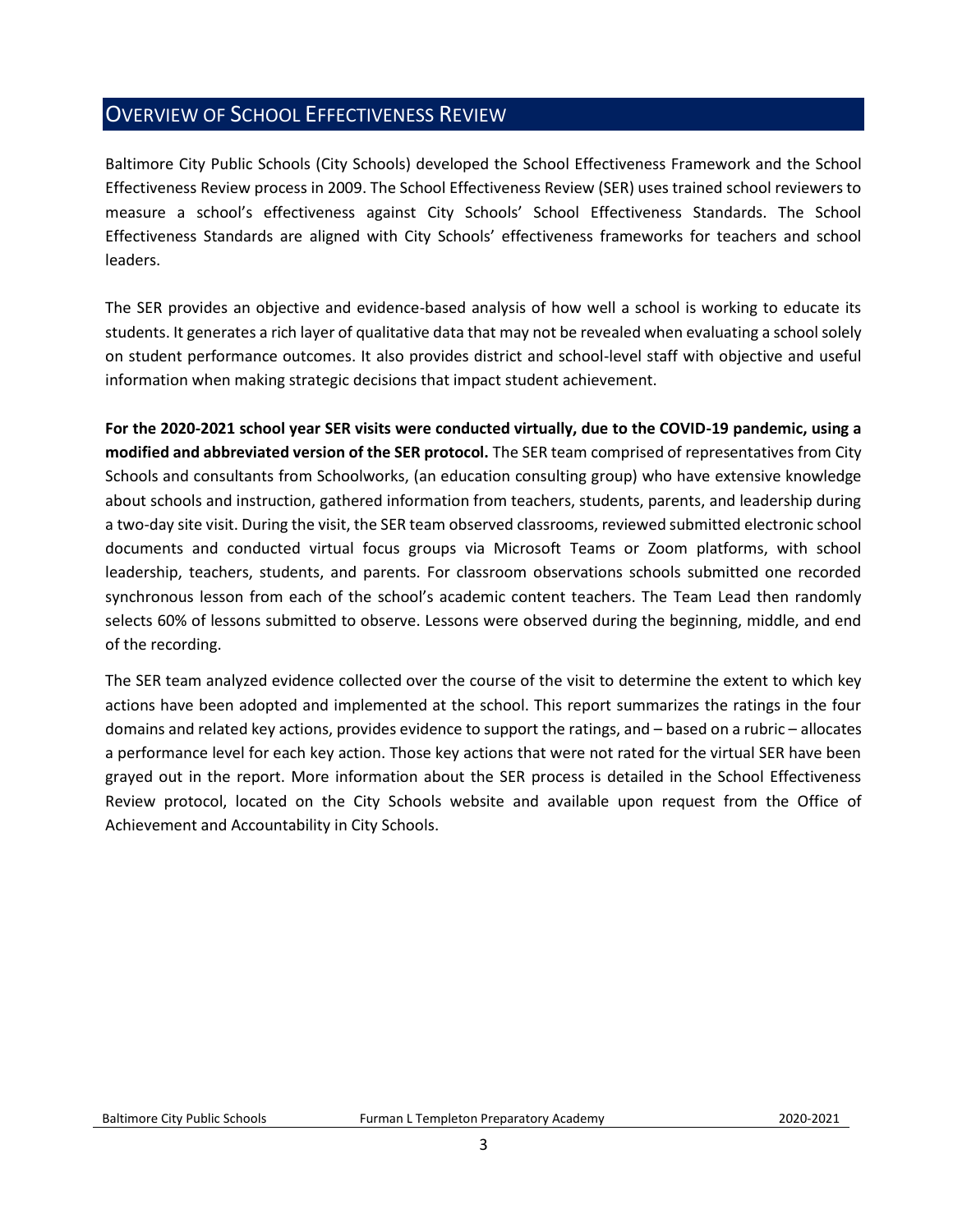## <span id="page-3-0"></span>SCHOOL BACKGROUND

Furman L. Templeton serves approximately 460 students in Pre-Kindergarten through fifth grade. The school is in the West quadrant of Baltimore.

#### **Virtual SER Context**

Furman L. Templeton has been virtual since the beginning of the year. At the time of the site visit (May 17-18, 2021) some students had returned to in-person learning. All classroom observations conducted for the purpose of this report were recorded prior to the visit.

#### **School Leadership and Staffing:**

The principal, Ms. Ladaisha Ballard, has been at the school for one year as principal and with the school for 11 years in various roles. For the purpose of this SER site visit, staff designated as school leadership are listed below.

<span id="page-3-1"></span>

| <b>School Leadership Focus Group Members</b> |                              |  |
|----------------------------------------------|------------------------------|--|
| <b>Name</b>                                  | Role                         |  |
| Ladaisha Ballard                             | Principal                    |  |
| <b>Kimberly Davis</b>                        | <b>Assistant Principal</b>   |  |
| <b>Shyrene Small</b>                         | <b>Educational Associate</b> |  |
| Kathy Benton                                 | Interventionist              |  |
| Mark McGurl                                  | <b>IEP Chair</b>             |  |
| Kristine Zwerlein-Rose                       | Social Worker                |  |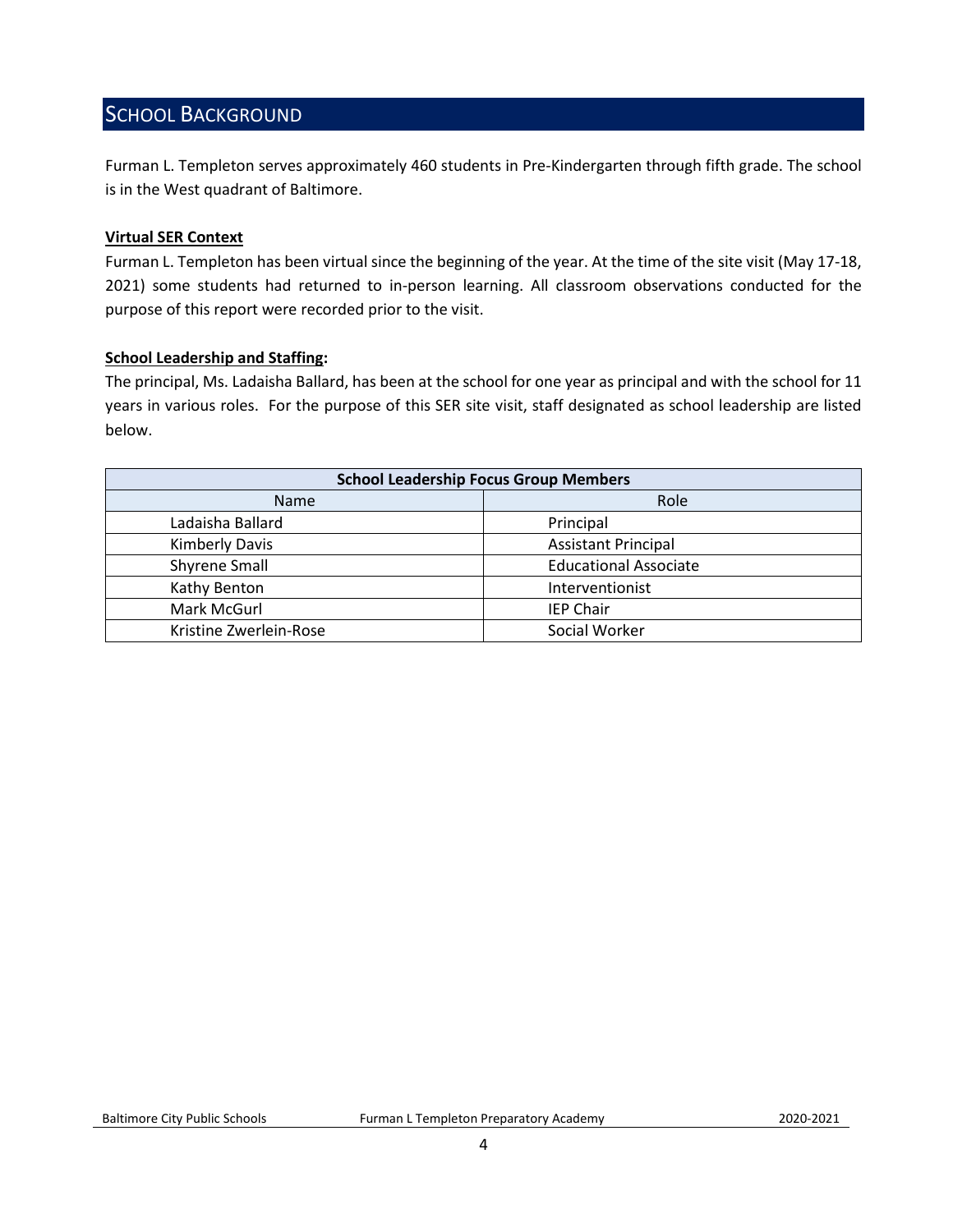## PERFORMANCE LEVEL RUBRIC

The SER team will use the following guidance to select a performance level for each key action. Note that the quality standard for each performance level is based upon: the extent to which the SER team finds multiple types<sup>1</sup> and multiple sources<sup>2</sup> of evidence AND the extent to which the SER team finds evidence of high levels of adoption and/or implementation of a practice or system. The SER team will also reflect on the Instructional Framework and School Leadership Framework in their analysis prior to assigning a rating for each key action.



Levels of Adoption and/or Implementation

|                | Extent to which SER Team Finds Multiple<br>Types and Multiple Sources of Evidence | Extent to which SER Team Finds Evidence of High<br>Levels of Adoption and/or Implementation                                                                                                                                                                                                                                                                                                                                                    | Key:<br>Not Effective:<br>Developing:<br>Effective:<br><b>Highly Effective:</b> |  |
|----------------|-----------------------------------------------------------------------------------|------------------------------------------------------------------------------------------------------------------------------------------------------------------------------------------------------------------------------------------------------------------------------------------------------------------------------------------------------------------------------------------------------------------------------------------------|---------------------------------------------------------------------------------|--|
| <b>Rating</b>  | Performance<br><b>Level</b>                                                       | <b>Quality Standard</b>                                                                                                                                                                                                                                                                                                                                                                                                                        |                                                                                 |  |
| 1              | <b>Not Effective</b>                                                              | Evidence indicates that the key action is not a practice or system that has been<br>adopted and/or implemented at the school, or the level of<br>adoption/implementation does not improve the school's effectiveness.                                                                                                                                                                                                                          |                                                                                 |  |
| $\overline{2}$ | <b>Developing</b>                                                                 | Evidence indicates that the key action (including some indicators) is a practice or<br>system that is emerging at the school, but that it has not yet been implemented at<br>a level that has begun to improve the school's effectiveness, OR that the impact of<br>the key action on the effectiveness of the school cannot yet be fully determined.                                                                                          |                                                                                 |  |
| з              | <b>Effective</b>                                                                  | Evidence indicates that the key action (including most indicators) is a practice or<br>system that has been adopted at the school, and is implemented at a level that is<br>improving the school's effectiveness.                                                                                                                                                                                                                              |                                                                                 |  |
| 4              | <b>Highly Effective</b>                                                           | Evidence indicates that the key action (including all indicators) is a practice or<br>system that has been fully adopted at the school, and is implemented at a level<br>that has had a strong, significant or sustainable impact on the school's<br>effectiveness.                                                                                                                                                                            |                                                                                 |  |
| of the visit.  |                                                                                   | <sup>1</sup> "Multiple types of evidence" is defined as evidence collected from two or more of the following: document review,<br>stakeholder focus groups; and classroom observations.<br><sup>2</sup> "Multiple sources of evidence" is defined as evidence collected from three or more stakeholder focus groups; two or<br>more documents; and/or evidence that a descriptor was documented in 75% or more of lessons observed at the time |                                                                                 |  |

 $1$  "Multiple types of evidence" is defined as evidence collected from two or more of the following: document review, stakeholder focus groups; and classroom observations.

Baltimore City Public Schools Furman L Templeton Preparatory Academy2020-2021

<sup>&</sup>lt;sup>2</sup> "Multiple sources of evidence" is defined as evidence collected from three or more stakeholder focus groups; two or more documents; and/or evidence that a descriptor was documented in 75% or more of lessons observed at the time of the visit.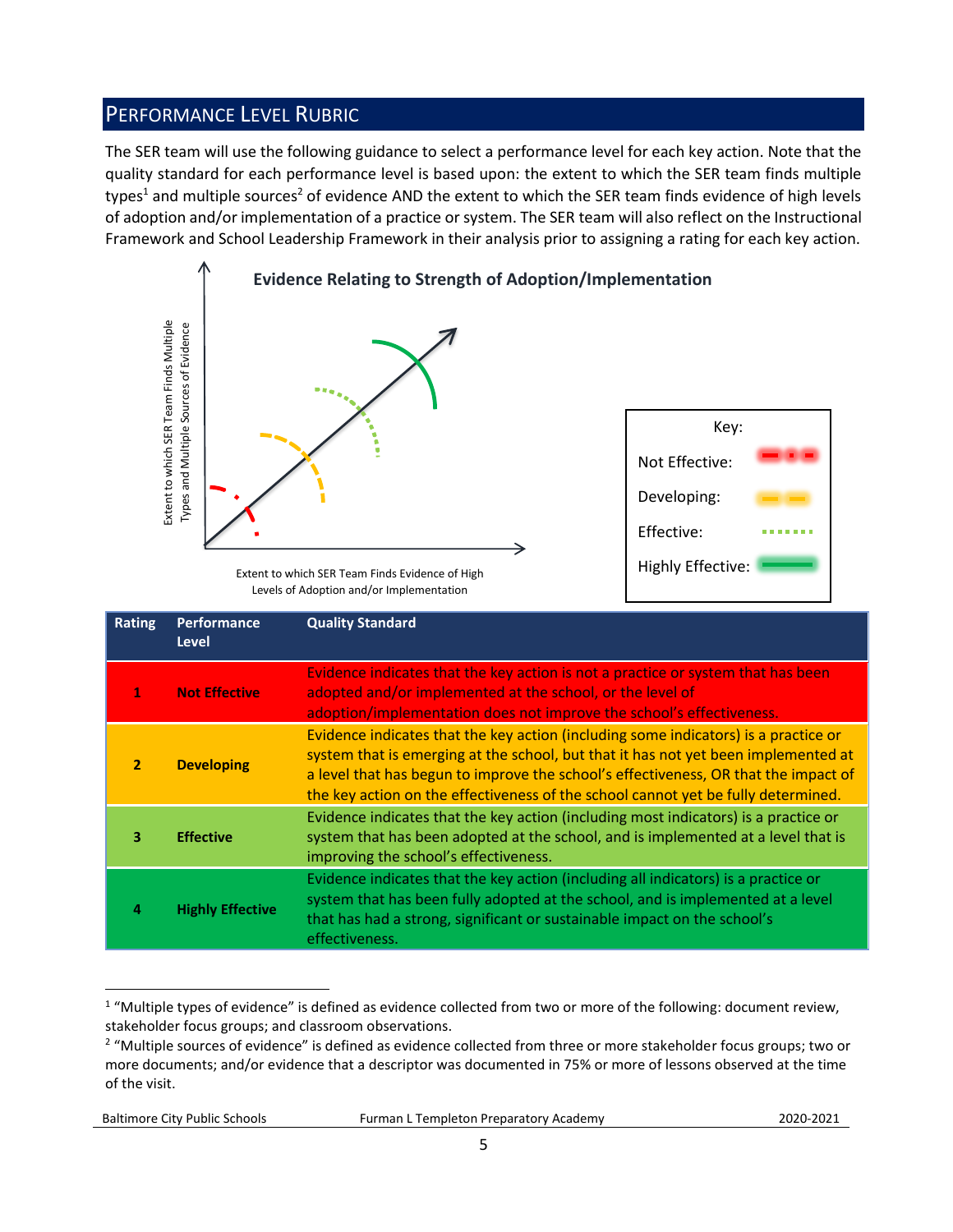## <span id="page-5-0"></span>SUMMARY OF PERFORMANCE LEVELS

Based on trends found in the collected evidence, the SER team assigns a performance level to each key action.

**Please note: due to the COVID-19 pandemic and the shift to virtual learning, the School Effectiveness Standards have been reduced for this academic year. Key actions and indicators highlighted in grey are not under review during the 2020-2021 SER review cycle**.

|                 |                         |                  | <b>Performance Levels</b> |                      |
|-----------------|-------------------------|------------------|---------------------------|----------------------|
| <b>Domains</b>  | Level 4:                | Level 3:         | Level 2:                  | Level 1:             |
| and Key Actions | <b>Highly Effective</b> | <b>Effective</b> | <b>Developing</b>         | <b>Not Effective</b> |

| <b>Domain 1: Highly Effective Instruction</b>                                                                                                               |                         |
|-------------------------------------------------------------------------------------------------------------------------------------------------------------|-------------------------|
| 1.1 School leadership supports highly effective instruction.                                                                                                | <b>Effective</b>        |
| 1.2 Teachers use multiple data sources to adjust practice.                                                                                                  | <b>Not Rated</b>        |
| 1.3 Teachers deliver highly effective instruction.                                                                                                          | <b>Effective</b>        |
| 1.4 Teachers establish a classroom environment in which teaching and learning can occur.                                                                    | <b>Not Rated</b>        |
| <b>Domain 2: Talented People</b>                                                                                                                            |                         |
| 2.1 The school implements systems to select effective teachers and staff whose skills and<br>beliefs meet the needs of the school.                          | <b>Not Rated</b>        |
| 2.2 The school develops teacher and staff capacity through individualized support and<br>professional development.                                          | <b>Highly Effective</b> |
| Domain 3: Vision and Engagement                                                                                                                             |                         |
| 3.1 The school has a clear vision and mission that promotes a student-centered, culturally<br>relevant learning that prepares students for future success.  | <b>Effective</b>        |
| 3.2 The school cultivates and sustains open communication and decision-making<br>opportunities with families and the community.                             | <b>Highly Effective</b> |
| 3.3 The climate and culture of the school creates a welcoming learning environment that<br>meets the academic, social, and emotional needs of each student. | <b>Not Rated</b>        |
| <b>Domain 4: Strategic and Professional Management</b>                                                                                                      |                         |
| 4.1 The school establishes clear goals for student achievement and tracks progress towards<br>goals.                                                        | <b>Effective</b>        |
| 4.2 The school allocates and deploys the resources of human capital and funding to address<br>the priority growth goals for student achievement.            | <b>Effective</b>        |
| 4.3 School's board of trustees (or operator) provides competent stewardship and oversight<br>of the school.                                                 | <b>Effective</b>        |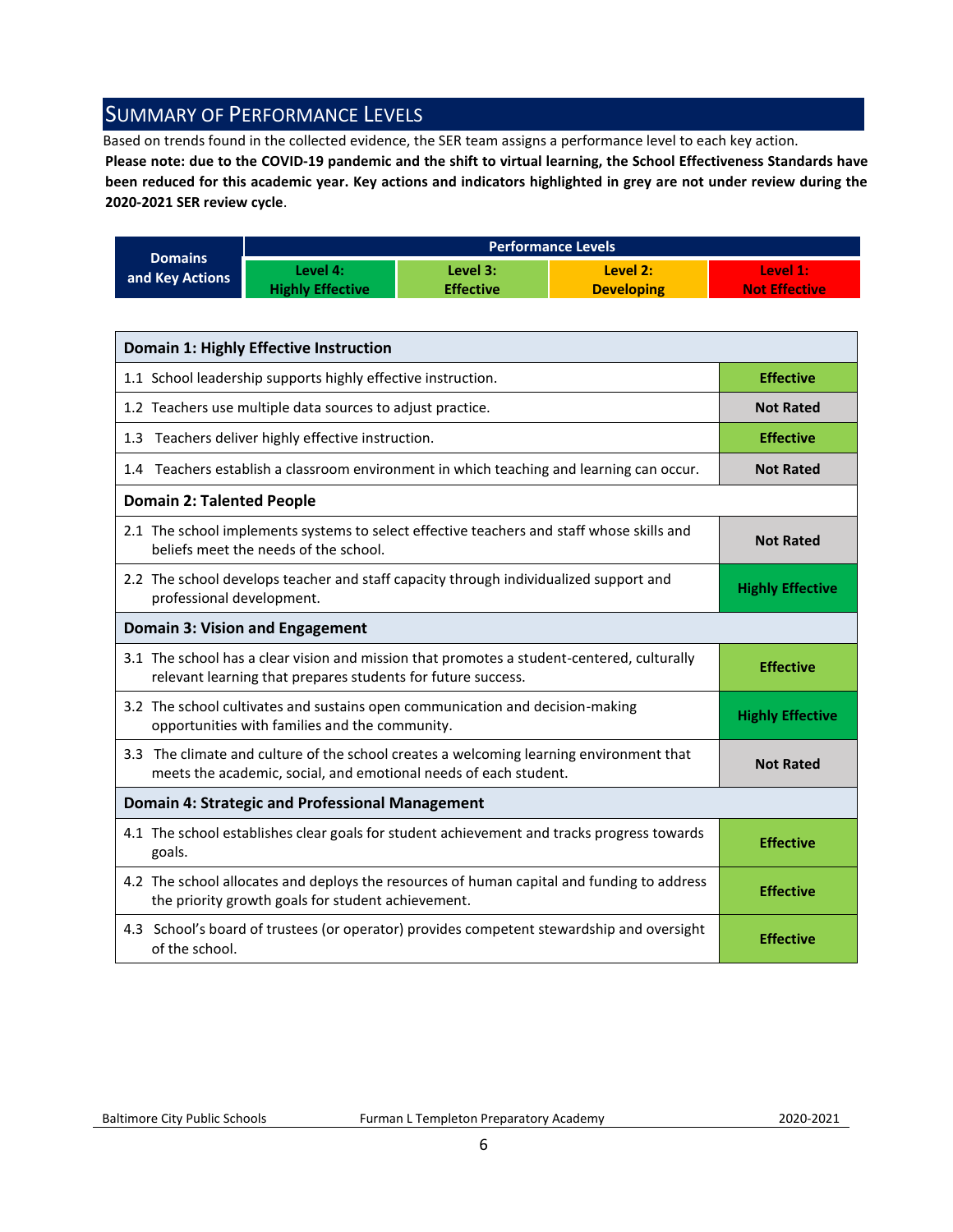<span id="page-6-0"></span>

| <b>FINDINGS ON DOMAINS OF EFFECTIVE SCHOOLS</b> |                                     |                              |                               |                                  |  |
|-------------------------------------------------|-------------------------------------|------------------------------|-------------------------------|----------------------------------|--|
|                                                 |                                     |                              | <b>Performance Levels</b>     |                                  |  |
| <b>Domains</b><br>and Key Actions               | Level 4:<br><b>Highly Effective</b> | Level 3:<br><b>Effective</b> | Level 2:<br><b>Developing</b> | Level 1:<br><b>Not Effective</b> |  |
|                                                 |                                     |                              |                               |                                  |  |

## <span id="page-6-1"></span>**Domain 1: Highly Effective Instruction**

| Key action<br>1.1 | School leadership supports highly effective instruction. | <b>Effective</b> |
|-------------------|----------------------------------------------------------|------------------|
|-------------------|----------------------------------------------------------|------------------|

- School leadership ensures that teachers engage in the planning of the curricula through oversight of standards-based units, lessons and pacing. According to school leadership and teachers, the Instructional Leadership Team (ILT) created pacing calendars for grade-level teams in the beginning of the year which teachers use to create lesson plans or lesson presentations, which include standards and IEP information and are uploaded to individual teachers' folders in google drive weekly, which are accessible to administration and academy leads. School leadership and teachers added that teachers receive reminders to upload plans, and feedback on plans is provided via email or verbally. Regarding pacing oversight, school leadership and teachers noted that pacing is discussed in weekly collaborative meetings with team leads, which is then also discussed with the ILT; if teachers are off pace, they can receive strategies to get back on track. Lastly, regarding inclusion, school leadership and teachers stated that some content areas (science and social studies) have been supplemented to show a variety of perspectives, and specific features are used on virtual platforms to engage students with IEPs and 504s, such as closed captioning, and extension and accessibility features in Google classroom. Review of gradelevel team meeting notes confirmed that pacing was a topic of discussion, and review of pacing guides and lesson plans confirmed that teachers were able to submit presentations. One example of lesson plan feedback via email noted the following: "I did a quick check of today's presentation.... slide 15- match the exit ticket prompt and paragraph frame to the exit ticket question used in slide 14..."
- School leadership consistently provides actionable feedback and guidance to teachers, aligned with the Instructional Framework. In focus groups, school leadership and teachers reported that informal observations are conducted often (approximately weekly) by academy leads and administration, and feedback includes areas of strength, growth and next steps, which is provided either verbally or via email through a standardized template (glows and grows); some teachers noted there is also a reflection component. Teachers added that next steps are monitored through check-ins with teachers, as well as subsequent informal observations and also data. Regarding formal observations, school leadership and teachers noted that the school follows the district's process, which is guided by the Instructional Framework and includes two observations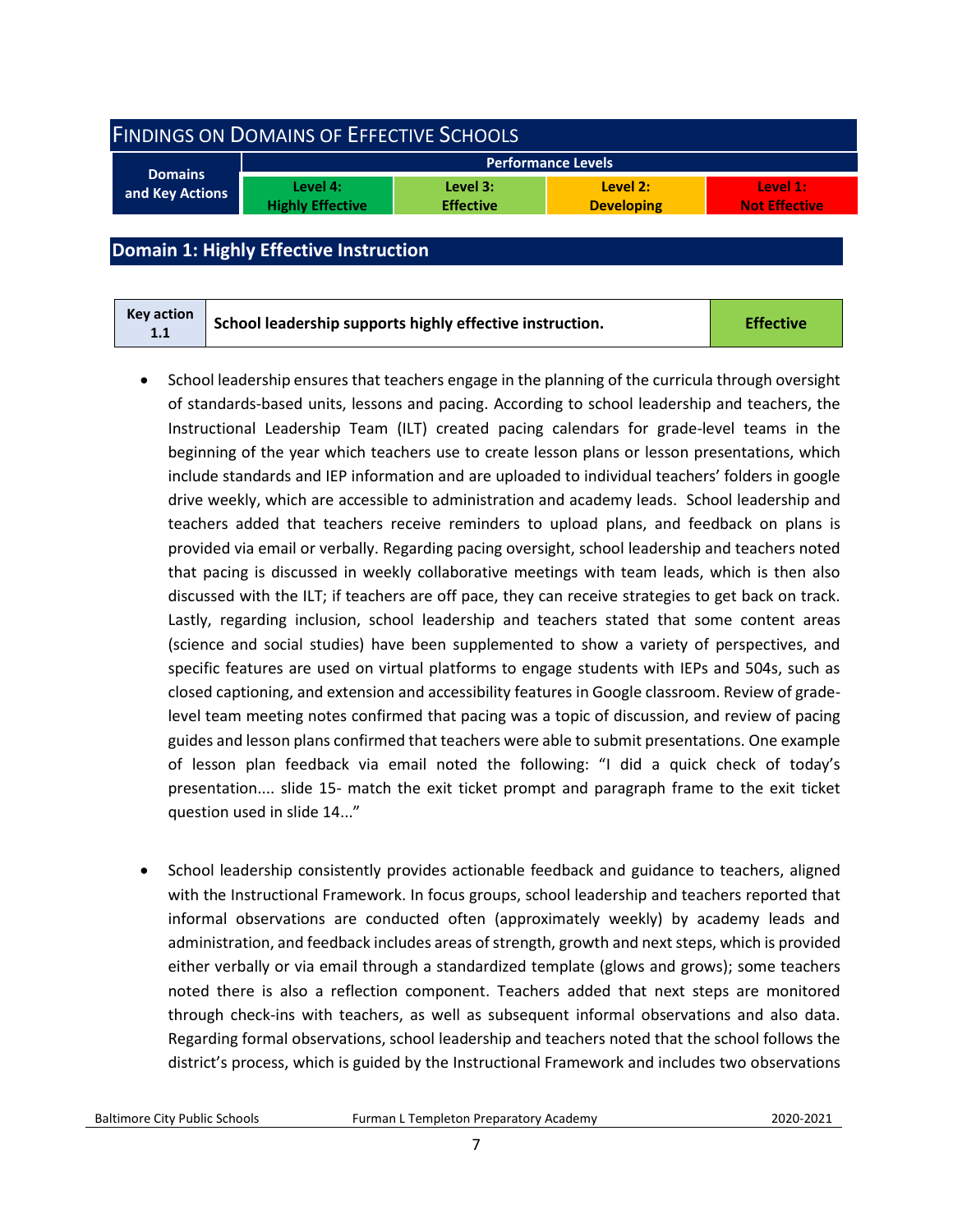a year, as well as a pre- and post-observation conference; lessons are recorded so they can be watched together and used for coaching. Lastly, teachers indicated all feedback given in the postobservation conference is meaningful. Review of informal observation feedback emails and checklists, as well as formal observations and mid-year conferences confirmed all actionable feedback. One example of informal feedback provided was as follows: "A few students were talking out instead of showing their non-verbal cues. You can allow them to share, but they need to raise their hands and wait to be called on. You want to make sure you are always reinforcing the rules and expectations.... I look forward to visiting again."

• School leadership ensures the use of a complete student learning data-cycle. According to school leadership, teachers and the operator, the school uses a data analysis process called Soaring Days to analyze data in monthly cycles from reading and math curriculum assessments (Wonders, Eureka, Reading A-Z) and iReady, which includes a review of trends, successes, deficiencies, and next steps, which is captured on a template and submitted on google drive, and monitored by academy leads; families confirmed the assessments used. Further, school leadership and teachers noted that teachers received training on the data analysis process in the beginning of the year, including how to use the tools and complete the template, and data is discussed on PD days. Regarding response to trends in data, school leadership, teachers and the operator noted that the school has a pull-out Gifted and Advanced Learning (GAL) program and uses Jacob's Ladder, and interventions include interventionists available to students at each grade level, Reading Partners tutors and also SPIRE, Focus Math and Touch Math programs; review of interventionists schedule confirmed some of the systems in place. Review of the Soaring Days monthly progress monitoring plan and monthly grade level analysis confirmed that it included a grade level summary, math/reading goal, results in comparison to last month, and a data summary, with strengths, weaknesses, and next steps. Review of grade level meeting agendas revealed teachers also answered the following questions regarding math and reading data: What skills/standards did students struggle with? How will you embed these in your instruction? What will be your evidence that students are making progress on these skills?

|     | Key action $\vert$ Teachers use multiple data sources to adjust practice to meet | <b>Not Rated</b> |
|-----|----------------------------------------------------------------------------------|------------------|
| 1.2 | learners' unique needs.                                                          |                  |

- Teachers plan instruction in response to data
- Teachers appropriately recommend students for structured, school-wide interventions.
- Teachers appropriately recommend students for structured, school-wide opportunities for acceleration.

Baltimore City Public Schools Furman L Templeton Preparatory Academy2020-2021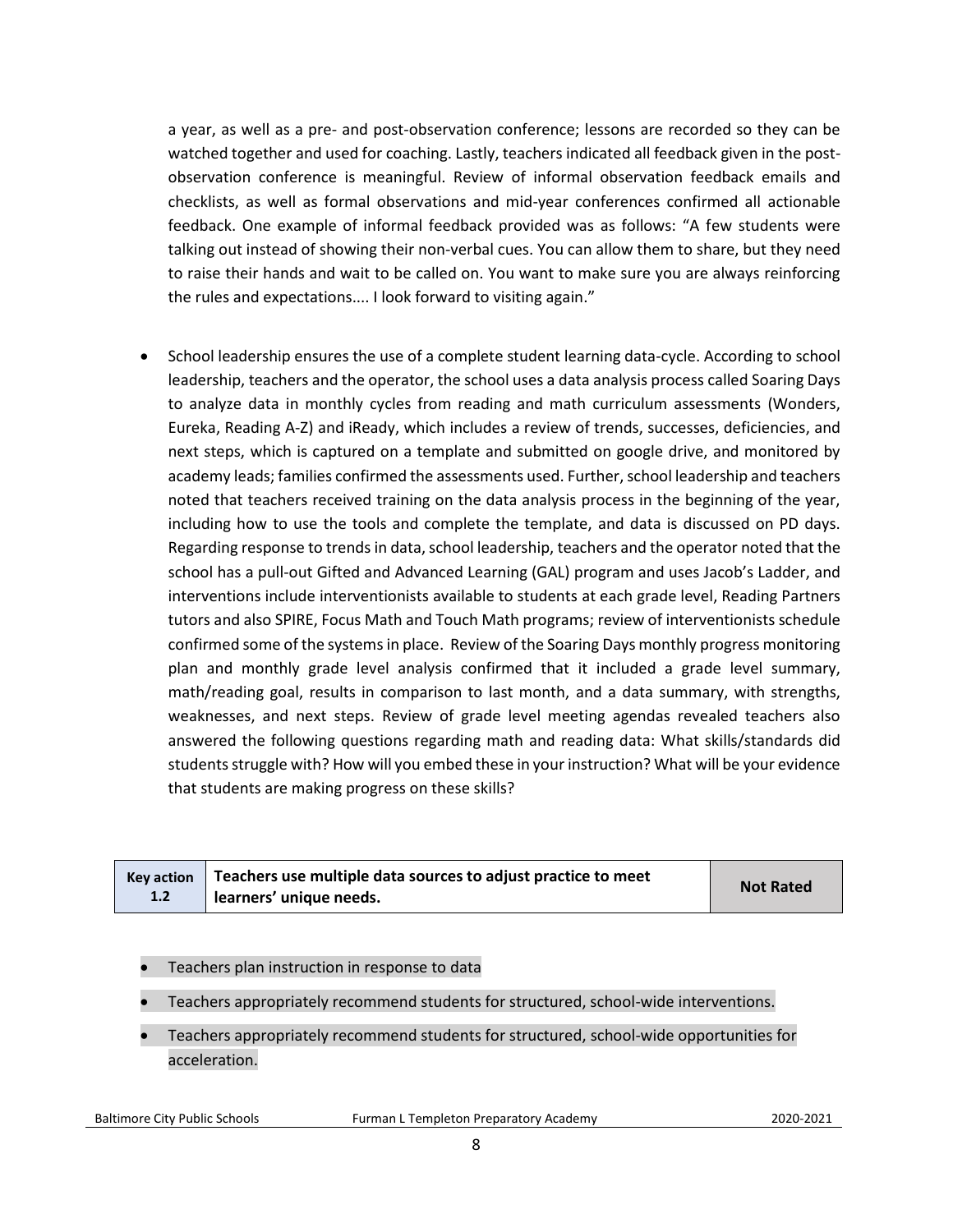| Key action<br>1.3 | Teachers deliver highly effective instruction. | <b>Effective</b> |
|-------------------|------------------------------------------------|------------------|
|-------------------|------------------------------------------------|------------------|

*Data for Key Action 1.3 was collected from classroom observations in order to provide trends in instruction across the school, as it relates to Teach Action 1-6 of the Instructional Framework. During each classroom visit, the observer collects evidence based on his/her observations and then determines*  whether the indicator was "evident", "partially evident" or "not evident" for each of the 14 indicators. *Below is the summary of the 13 classroom observations that were conducted.* 

• Teachers use and communicate standards-based lesson objectives and align learning activities to the stated lesson objectives.

| <b>Communication of objective</b>                                                                                                                                                                                                                                                                                                                                                                                                                            | Evident | Partially<br>Evident        | <b>Not</b><br>Evident |
|--------------------------------------------------------------------------------------------------------------------------------------------------------------------------------------------------------------------------------------------------------------------------------------------------------------------------------------------------------------------------------------------------------------------------------------------------------------|---------|-----------------------------|-----------------------|
| <b>Evident:</b> Teachers communicate lesson objectives to students by explaining<br>and/or referencing it during lessons.<br>Partially Evident: Teachers communicate lesson objectives by posting it.<br>Not Evident: Teachers do not communicate lesson objectives to students.                                                                                                                                                                             | 85%     | 8%                          | 7%                    |
| Learning activities and resources align with lesson objective                                                                                                                                                                                                                                                                                                                                                                                                | Evident | Partially<br><b>Evident</b> | <b>Not</b><br>Evident |
| Evident: Lesson activities and resources have a clear and intentional purpose<br>and are aligned with lesson objectives.<br>Partially Evident: Lesson activities and resources are generally aligned with<br>lesson objectives and/or some tasks have a clear, intentional purpose.<br>Not Evident: Lesson activities and resources are not aligned with lesson<br>objectives OR Lesson activities and resources do not have a clear intentional<br>purpose. | 85%     | 15%                         | 0%                    |

• Teachers present content in various ways and emphasize key points to make content clear.

| Accurate, grade-level content                                                                                                                                                                                                                                                                                                                                                                        | Evident | Partially<br>Evident        | <b>Not</b><br>Evident |
|------------------------------------------------------------------------------------------------------------------------------------------------------------------------------------------------------------------------------------------------------------------------------------------------------------------------------------------------------------------------------------------------------|---------|-----------------------------|-----------------------|
| <b>Evident:</b> Teachers present students with accurate grade level content aligned<br>to appropriate content standards.<br>Partially Evident: Teachers present students with mostly accurate grade level<br>content aligned to appropriate content standards.<br>Not Evident: Teachers present students with inaccurate grade level content<br>and/or not aligned to appropriate content standards. | 100%    | 0%                          | 0%                    |
| Alternate presentation of content                                                                                                                                                                                                                                                                                                                                                                    | Evident | Partially<br>Evident        | <b>Not</b><br>Evident |
| <b>Evident:</b> Teachers present content in various ways (two or more) to make<br>content clear.<br><b>Partially Evident:</b> Teachers attempt to present content in various ways (two or<br>more), but attempts do not make content clear.<br>Not Evident: Teachers do not present content in various ways.                                                                                         | 100%    | 0%                          | 0%                    |
| <b>Emphasis of key points</b>                                                                                                                                                                                                                                                                                                                                                                        | Evident | <b>Partially</b><br>Evident | <b>Not</b><br>Evident |
| <b>Evident:</b> Teachers emphasize important points to focus learning of content.<br><b>Partially Evident:</b> Teachers attempt to emphasize important points to focus<br>learning of content, but attempts do not make content clear.<br>Not Evident: Teachers do not emphasize important points to focus learning of<br>content.                                                                   | 92%     | 8%                          | 0%                    |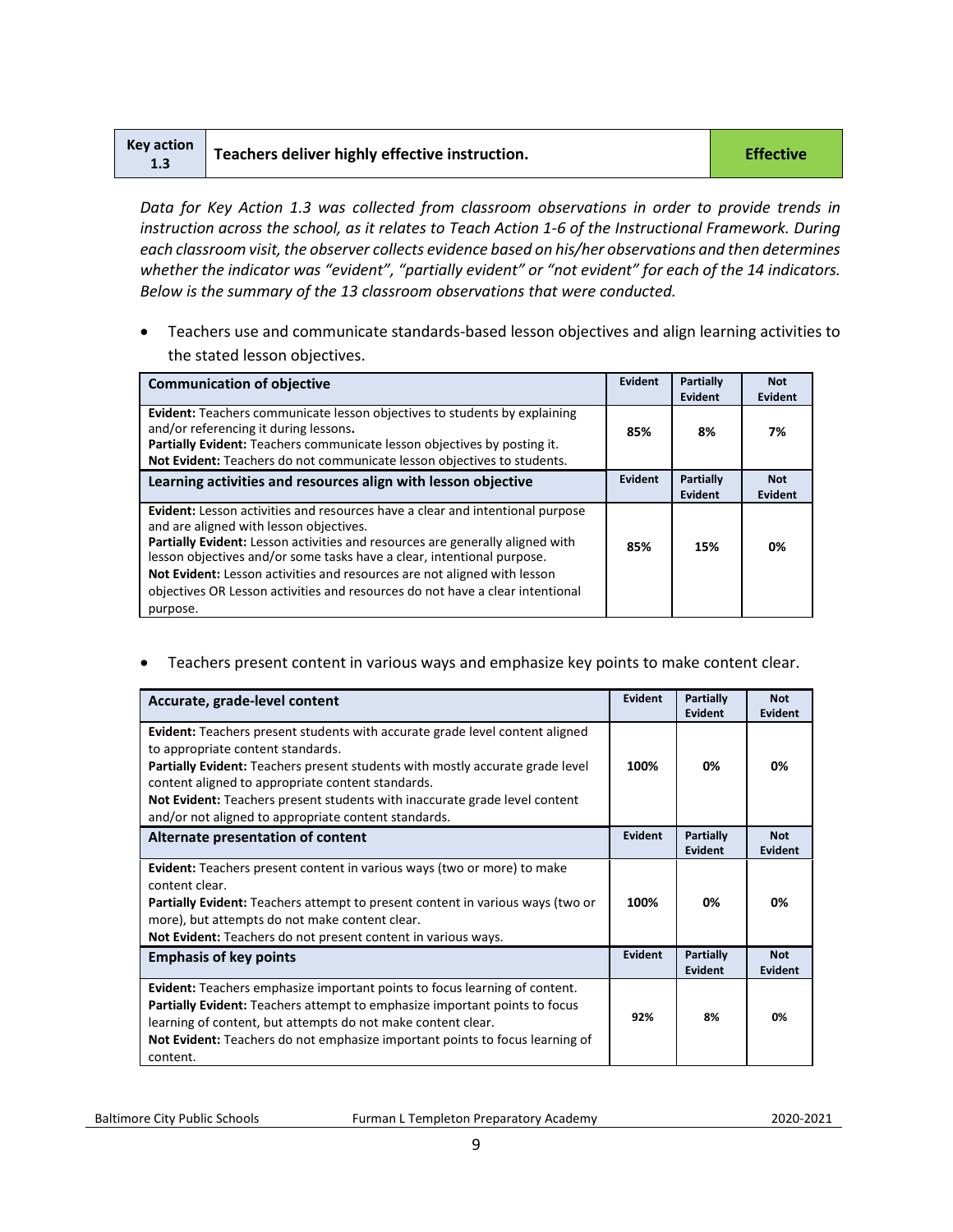• Most teachers use multiple strategies and tasks to engage all students in rigorous work.

| Scaffolded and/or differentiated tasks                                                                                                                                                                                                                                                                                                                                                  | <b>Evident</b> | <b>Partially</b><br>Evident | <b>Not</b><br><b>Evident</b> |
|-----------------------------------------------------------------------------------------------------------------------------------------------------------------------------------------------------------------------------------------------------------------------------------------------------------------------------------------------------------------------------------------|----------------|-----------------------------|------------------------------|
| <b>Evident:</b> Teachers scaffold and/or differentiate tasks by providing access to<br>rigorous grade-level instruction for all students.<br>Partially Evident: Teachers attempt to scaffold and/or differentiated tasks, but<br>not all students are supported in accessing rigorous grade-level instruction.<br><b>Not Evident:</b> Teachers do not scaffold or differentiated tasks. | 77%            | 23%                         | 0%                           |
| Opportunities to engage with complex texts and tasks                                                                                                                                                                                                                                                                                                                                    | <b>Evident</b> | Partially<br>Evident        | <b>Not</b><br>Evident        |
| <b>Evident:</b> Students have opportunities and time to grapple with complex texts<br>and/or rigorous tasks.<br>Partially Evident: Students have opportunities to engage with complex texts<br>and rigorous tasks superficially.<br>Not Evident: Students have rare or no opportunities to engage with complex<br>texts and rigorous tasks.                                             | 62%            | 31%                         | 7%                           |

• Some teachers use evidence-dependent questioning.

| <b>Questions requiring justification</b>                                                                                                                                                                                                                                                                                                                                                     | Evident | Partially<br>Evident | <b>Not</b><br>Evident |
|----------------------------------------------------------------------------------------------------------------------------------------------------------------------------------------------------------------------------------------------------------------------------------------------------------------------------------------------------------------------------------------------|---------|----------------------|-----------------------|
| Evident: Teachers asks questions that require students to cite evidence and<br>clearly explain their thought processes.<br>Partially Evident: Teachers ask questions that require students to explain<br>their thought processes or cite evidence but not both.<br>Not Evident: Teachers does not ask questions that require students to cite<br>evidence or explain their though processes. | 15%     | 46%                  | 38%                   |
| Clear and/or scaffolded questions                                                                                                                                                                                                                                                                                                                                                            |         | Partially<br>Evident | <b>Not</b><br>Evident |
| <b>Evident:</b> Teachers asks questions that are clear and scaffolded.<br>Partially Evident: Teachers asks questions that are somewhat unclear to<br>students or lack scaffolding.<br>Not Evident: Teachers do not ask scaffolded questions.                                                                                                                                                 | 62%     | 38%                  | 0%                    |

• Some teachers check for student understanding and provide specific academic feedback.

| Informative checks for understanding                                                                                                                                                                                                                                                                                                                                                                                                | Evident | Partially<br>Evident        | <b>Not</b><br>Evident        |
|-------------------------------------------------------------------------------------------------------------------------------------------------------------------------------------------------------------------------------------------------------------------------------------------------------------------------------------------------------------------------------------------------------------------------------------|---------|-----------------------------|------------------------------|
| <b>Evident:</b> Teachers conduct one or more checks for understanding that yield<br>useful information at key points throughout the lesson.<br>Partially Evident: Teachers attempt to conduct checks for understanding, but<br>checks may only yield some useful information.<br>Not Evident: Teachers do not check for understanding during the lesson. OR<br>Teachers' checks for understanding are inappropriate or ineffective. | 38%     | 62%                         | 0%                           |
| Specific, academic feedback                                                                                                                                                                                                                                                                                                                                                                                                         | Evident | <b>Partially</b><br>Evident | <b>Not</b><br><b>Evident</b> |
| Evident - Teachers give specific academic feedback to communicate current<br>progress and next steps to move forward.<br>Partially Evident - Teachers give general academic feedback, but feedback<br>may not clarify next steps to move forward.<br>Not Evident – Teachers do not give academic feedback. OR When needed,<br>teachers do not address student misunderstandings.                                                    | 54%     | 23%                         | 23%                          |

Baltimore City Public Schools **Furman L Templeton Preparatory Academy 1998** 2020-2021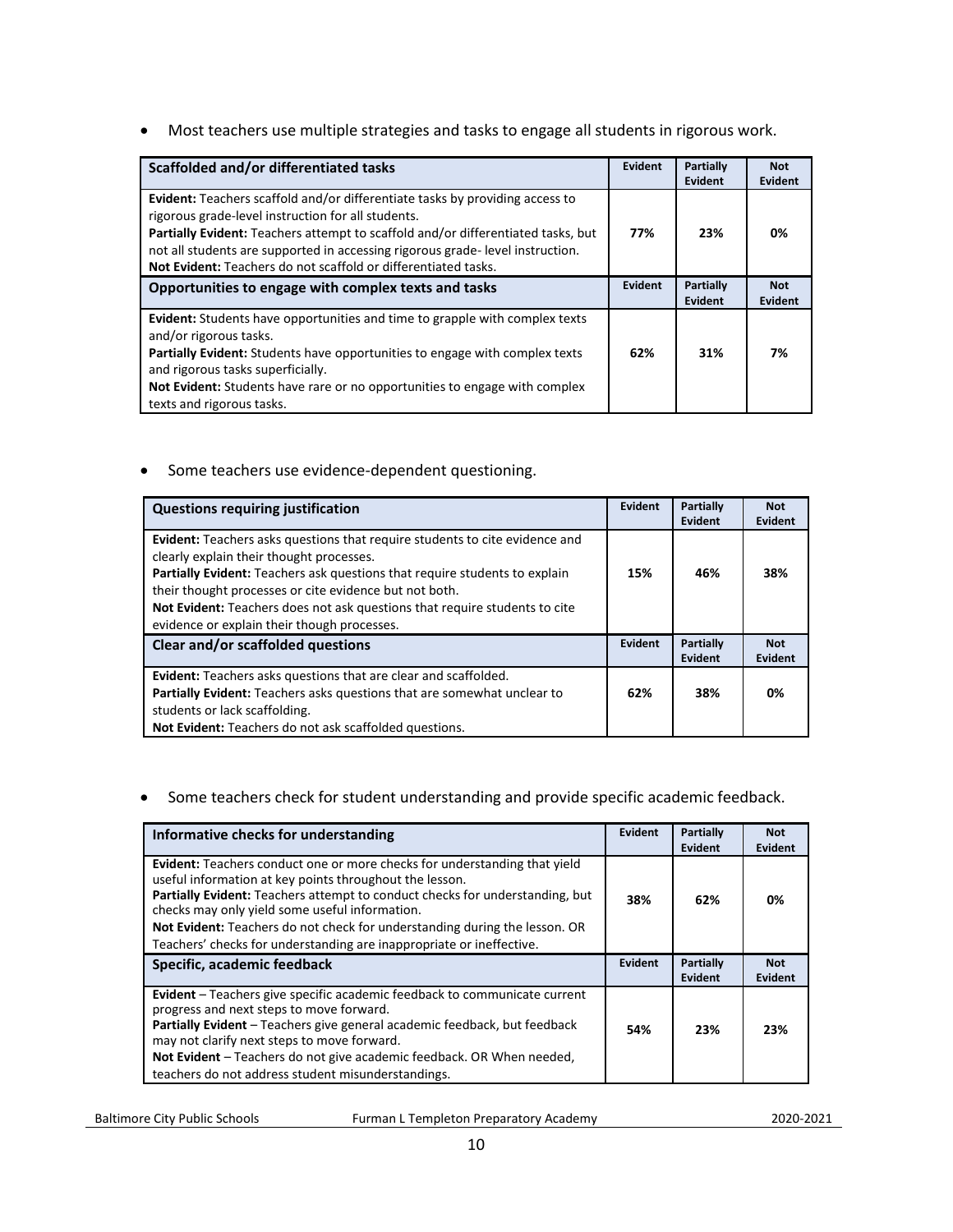• Teachers facilitate academic talk.

| Opportunities for student-to-student interaction*                                                                                                                                                                                                                                                                                                                                                                                                                                                 | Evident        | Partially<br>Evident        | <b>Not</b><br><b>Evident</b> |
|---------------------------------------------------------------------------------------------------------------------------------------------------------------------------------------------------------------------------------------------------------------------------------------------------------------------------------------------------------------------------------------------------------------------------------------------------------------------------------------------------|----------------|-----------------------------|------------------------------|
| <b>Evident:</b> Teachers provide multiple or extended opportunities for student-to-<br>student interactions.<br><b>Partially Evident:</b> Teachers provide one opportunity for student-to-student<br>interactions.<br>Not Evident: Teachers provide no opportunity for student-to-student<br>interactions.                                                                                                                                                                                        | 15%            | 0%                          | 85%                          |
| Evidence-based discussions*                                                                                                                                                                                                                                                                                                                                                                                                                                                                       | <b>Evident</b> | Partially<br>Evident        | <b>Not</b><br><b>Evident</b> |
| Evident: In most student-to-student interactions, students engage in<br>discussions with their peers to make meaning of content or deepen their<br>understanding.<br><b>Partially Evident:</b> In few student-to-student interactions, students engage in<br>discussions with their peers to make meaning of content or deepen their<br>understanding.<br><b>Not Evident:</b> Students do not engage in discussions with their peers to make<br>meaning of content or deepen their understanding. | 15%            | 0%                          | 85%                          |
| Student academic talk                                                                                                                                                                                                                                                                                                                                                                                                                                                                             | <b>Evident</b> | <b>Partially</b><br>Evident | <b>Not</b><br>Evident        |
| Evident: Students use academic talk and, when necessary, teachers<br>consistently and appropriately support students in speaking academically.<br>Partially Evident: Students sometimes use academic talk, and teachers<br>inconsistently or inappropriately supports students in speaking academically.<br>Not Evident: Students do not use academic talk, and teachers does not<br>support students in speaking academically.                                                                   | 92%            | 0%                          | 8%                           |

\*Due to the COVID 19 pandemic, the shift to virtual learning, and the limitation of the recorded synchronous recorded lessons, two of the three indicators above (opportunities for student-tostudent interaction and evidence-based discussions) were not included in the calculation to determine the overall rating for this Key Action. The percentages for these indicators are provided for informational purposes only. The percentage for student academic talk was still included in the overall rating.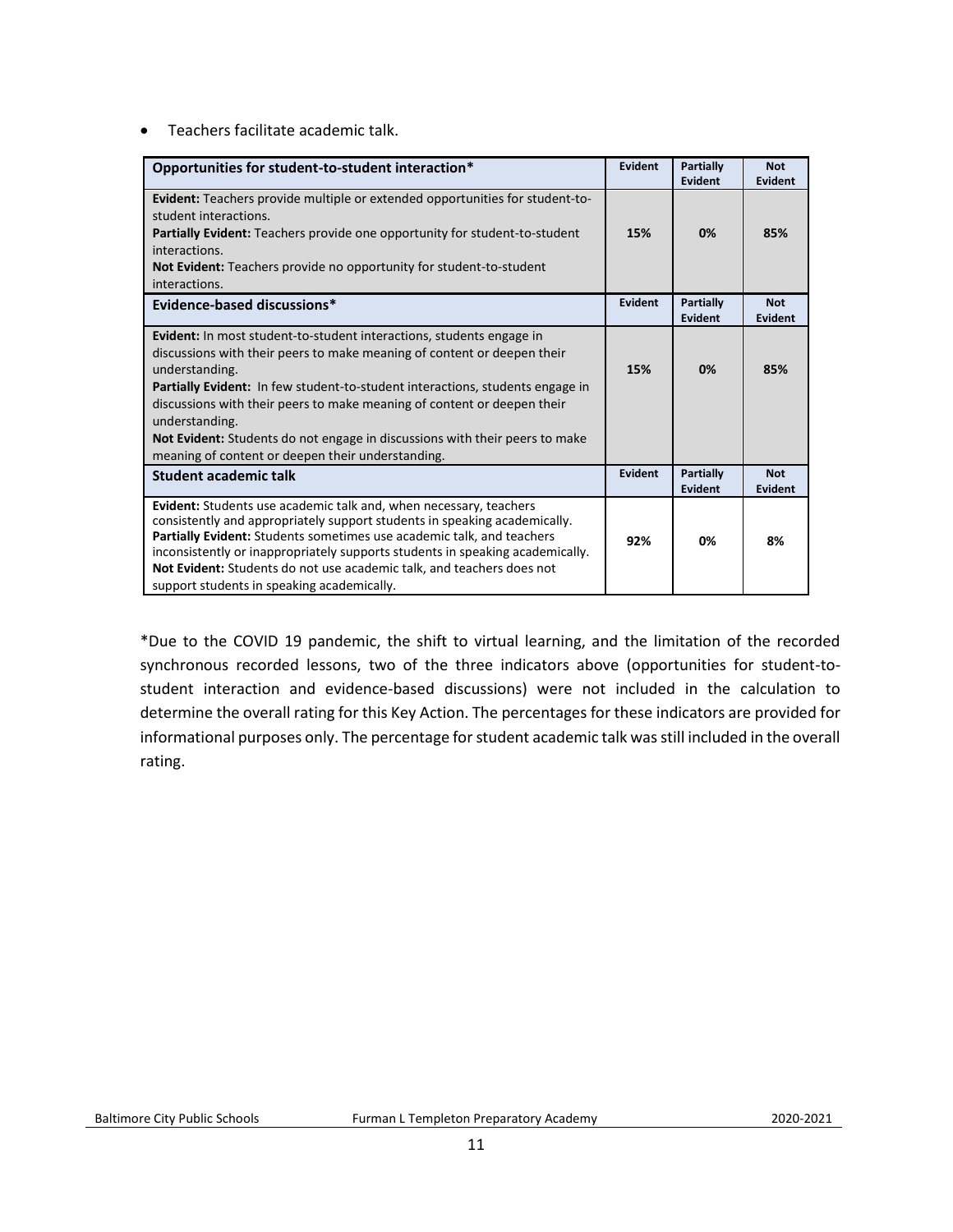| <b>Kev action</b> | Teachers establish a classroom environment in which teaching and | <b>Not Rated</b> |
|-------------------|------------------------------------------------------------------|------------------|
| 1.4               | learning can occur.                                              |                  |

#### • Teachers implement routines to maximize instructional time.

| <b>Maximized instructional time</b>                                                                                                                                                                                                                                                                                                                                                                            | Evident        | Partially<br><b>Evident</b>        | <b>Not</b><br>Evident        |
|----------------------------------------------------------------------------------------------------------------------------------------------------------------------------------------------------------------------------------------------------------------------------------------------------------------------------------------------------------------------------------------------------------------|----------------|------------------------------------|------------------------------|
| <b>Evident:</b> Students re only idle for very brief (less than 2 minutes) periods of<br>time while waiting for teachers.<br>Partially Evident: Students may be idle for short periods of time (2-4<br>minutes) while waiting for teachers.<br>Not Evident: Students may be idle for significant periods of time (4 minutes)<br>or more) while waiting for teachers.                                           | %              | ℅                                  | %                            |
| Smooth routines and procedures                                                                                                                                                                                                                                                                                                                                                                                 | <b>Evident</b> | <b>Partially</b><br><b>Evident</b> | <b>Not</b><br><b>Evident</b> |
| Evident: Routines and procedures run smoothly with minimal or no<br>prompting from the teachers.<br>Partially Evident: Routines and procedures run smoothly with some<br>prompting from the teachers.<br>Not Evident: Routines and procedures are in place but require significant<br>teachers prompting and direction. OR There are no evident routines or<br>procedures, so the teachers direct all of them. | %              | %                                  | %                            |

## • Teachers build a positive, learning-focused classroom culture.

| <b>Teacher-to-student interactions</b>                                                                                                                                                                                                                                                                                                                                                           | <b>Evident</b> | Partially<br><b>Evident</b> | <b>Not</b><br>Evident |
|--------------------------------------------------------------------------------------------------------------------------------------------------------------------------------------------------------------------------------------------------------------------------------------------------------------------------------------------------------------------------------------------------|----------------|-----------------------------|-----------------------|
| <b>Evident:</b> Teacher interactions with students are positive and respectful.<br>Partially Evident: Some interactions among teachers and students<br>demonstrate a positive rapport and respect while other interactions<br>demonstrate a lack of rapport/respect.<br>Not Evident: Little to no interactions among teachers with students<br>demonstrate a positive rapport/mutual respect.    | %              | %                           | %                     |
| <b>Student-to-teacher interactions</b>                                                                                                                                                                                                                                                                                                                                                           | <b>Evident</b> | Partially<br>Evident        | <b>Not</b><br>Evident |
| <b>Evident:</b> Student interactions with teachers are positive and respectful.<br>Partially Evident: Some interactions among students and teachers<br>demonstrate a positive rapport/mutual respect while other interactions<br>demonstrate a lack of rapport/respect.<br>Not Evident: Little to no interactions among students with teachers<br>demonstrate a positive rapport/mutual respect. | %              | %                           | %                     |
| <b>Student-to-student interactions</b>                                                                                                                                                                                                                                                                                                                                                           | Evident        | Partially<br>Evident        | <b>Not</b><br>Evident |
| Evident: Student-to-student interactions are positive and respectful.<br><b>Partially Evident:</b> Some interactions among students demonstrate a positive<br>rapport/mutual respect while other interactions demonstrate a lack of<br>rapport/respect.<br>Not Evident: Little to no interactions among students demonstrate a<br>positive rapport/mutual respect.                               | %              | %                           | %                     |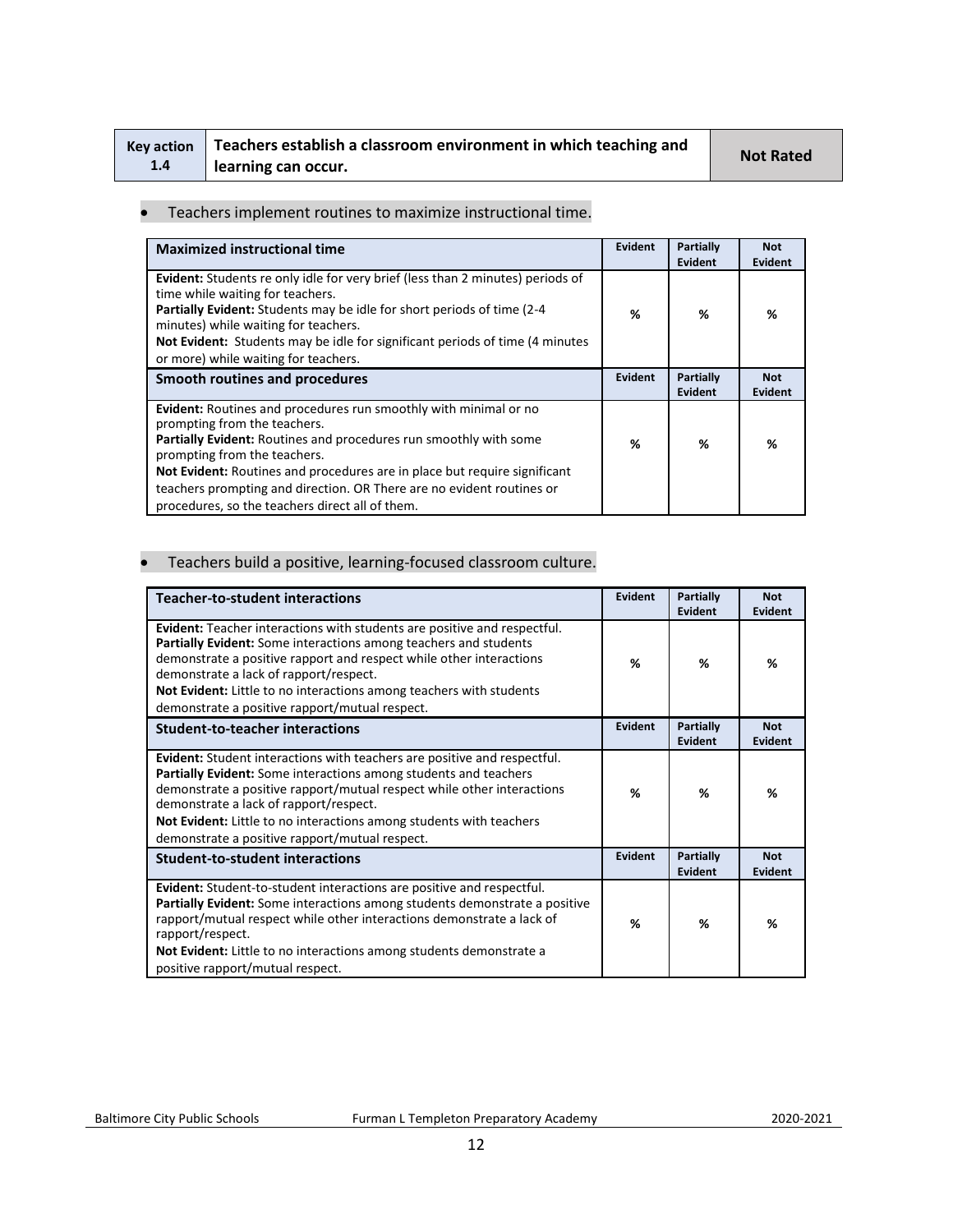• Teachers reinforce positive behavior and redirect off-task or challenging behavior, when needed.

| Reinforce positive behavior                                                                                                                                                                                                                                                                                                                                                                                                                                                                                                                                  | Evident | <b>Partially</b><br>Evident | <b>Not</b><br>Evident        |
|--------------------------------------------------------------------------------------------------------------------------------------------------------------------------------------------------------------------------------------------------------------------------------------------------------------------------------------------------------------------------------------------------------------------------------------------------------------------------------------------------------------------------------------------------------------|---------|-----------------------------|------------------------------|
| <b>Evident:</b> Teachers promote and reinforce positive behavior.<br>Partially Evident: Teachers occasionally acknowledge positive behavior but                                                                                                                                                                                                                                                                                                                                                                                                              |         |                             |                              |
| focus more on negative behavior.<br>Not Evident: Teachers primarily focus on negative behavior.                                                                                                                                                                                                                                                                                                                                                                                                                                                              | %       | %                           | %                            |
| <b>On-task behavior</b>                                                                                                                                                                                                                                                                                                                                                                                                                                                                                                                                      | Evident | <b>Partially</b><br>Evident | <b>Not</b><br><b>Evident</b> |
| <b>Evident:</b> Students are on-task and active participants in classwork and<br>discussions.<br><b>Partially Evident:</b> Some students exhibit frequent off-task behavior in the<br>classroom. AND/OR Most students exhibit occasional off-task behavior in<br>the classroom.<br><b>Not Evident:</b> Students exhibit consistent off-task behavior in the classroom.                                                                                                                                                                                       | %       | %                           | %                            |
| Time impact of redirection/discipline of off-task behavior                                                                                                                                                                                                                                                                                                                                                                                                                                                                                                   | Evident | <b>Partially</b><br>Evident | <b>Not</b><br><b>Evident</b> |
| <b>Evident:</b> Teachers address behavioral issues (if any) with minimal interruption<br>to instructional time (less than 2 minutes).<br>Partially Evident: Teachers address behavioral issues with some interruption<br>to instructional time (2-4 minutes).<br>Not Evident: Teachers address behavioral issues in a manner that does not<br>fully solve the issue causing significant interruption to instructional time (4)<br>minutes or more). OR Teachers does not address behavioral issues, allowing<br>student misbehavior to continue or escalate. | %       | ℅                           | %                            |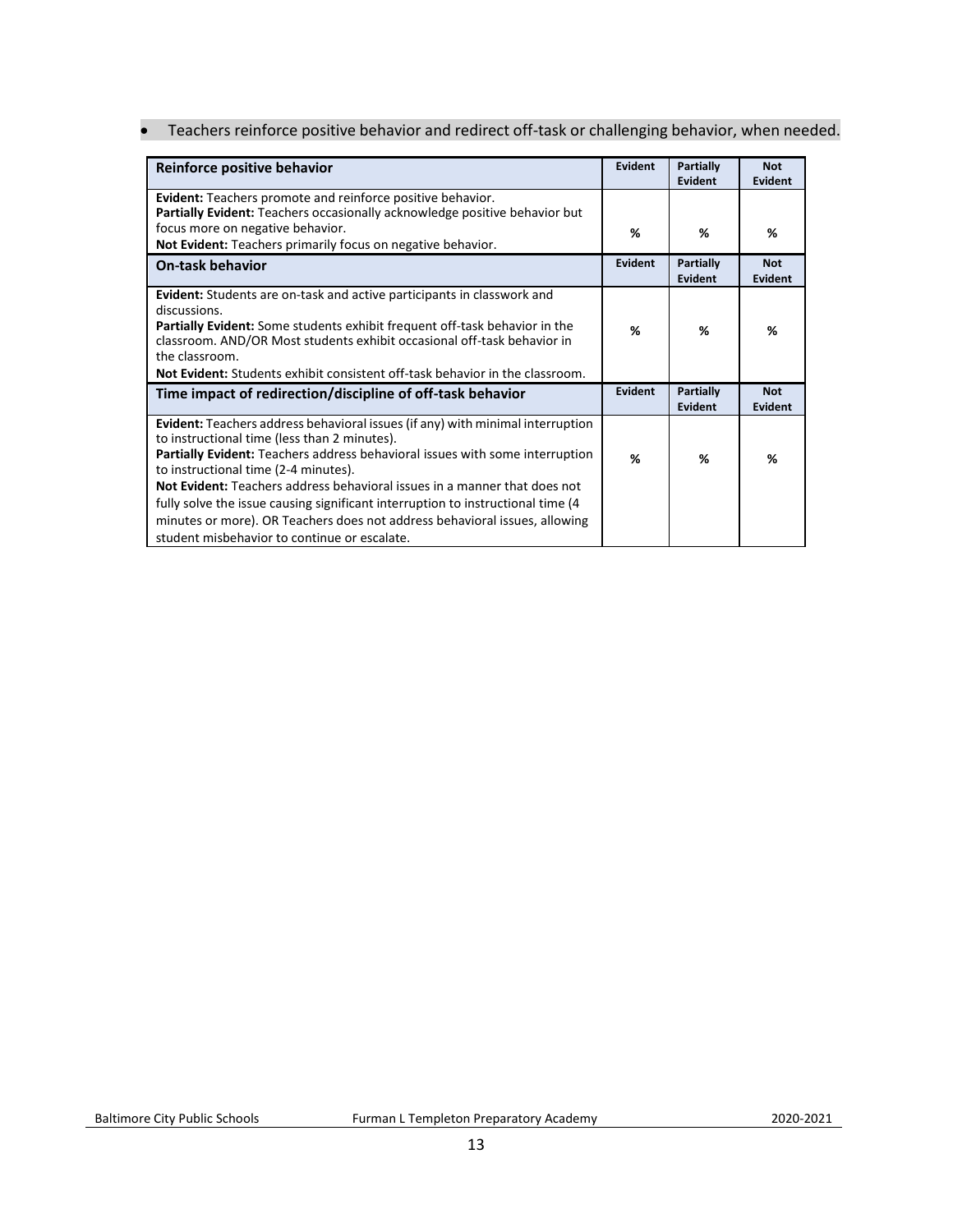## <span id="page-13-0"></span>**Domain 2: Talented People**

|     | Key action   The school implements systems to select effective teachers and | <b>Not Rated</b> |
|-----|-----------------------------------------------------------------------------|------------------|
| 2.1 | staff whose skills and beliefs meet the needs of the school.                |                  |

- School leadership has implemented organizational structures for selection and/or placement across staffing positions that addresses student well-being and academic performance.
- School leadership recruits' candidates using multiple stakeholders and measures to assess each candidate's qualifications in alignment with school needs.

| <b>Kev action</b> | The school develops teacher and staff capacity through | <b>Highly Effective</b> |
|-------------------|--------------------------------------------------------|-------------------------|
| 2.2               | individualized support and professional development.   |                         |

- School leadership ensures the implementation of a mentoring program, when applicable, to support the development of all new teachers and staff and monitors the program's effectiveness. According to school leadership and teachers, early career teachers (in their first through third year of teaching) are matched with veteran teachers, who convene monthly meetings with new teachers and provide supports around instruction, classroom management, access to resources, modeling, professional development, and preparation for formal observations; team leads also provide supports to early career teachers. School leadership and teachers added that new teachers also receive more frequent observations, feedback, and check-ins with and from school leadership. Further, school leadership and some teachers noted peer observations were also available to new teachers. Regarding oversight, school leadership and teachers indicated that the effectiveness of the program is determined through observations, student data, check-ins with mentors and new teachers, and review of agendas. Review of the mentoring program overview and plan confirmed the structure and included objectives, expectations of mentors and mentees and focus areas for the year, and review of mentor agendas and notes revealed the topics included glows and grows, teacher feedback, SLOs and more.
- School leadership uses multiple methods to provide timely support and interventions to struggling teachers and staff as indicated by data and/or informal or formal observations. In focus groups, school leadership and teachers stated that teachers who are in need of additional support are identified through formal and informal observations, lesson planning review, weekly check-ins and teacher self-referral. School leadership added that the climate and culture team and academy leads also provide feedback on classrooms trends and potential teacher concerns and needs. Further, school leadership and teachers added that supports include weekly meetings/check-ins, planning, observations, buddy teachers and also coaching support from outside partners, such as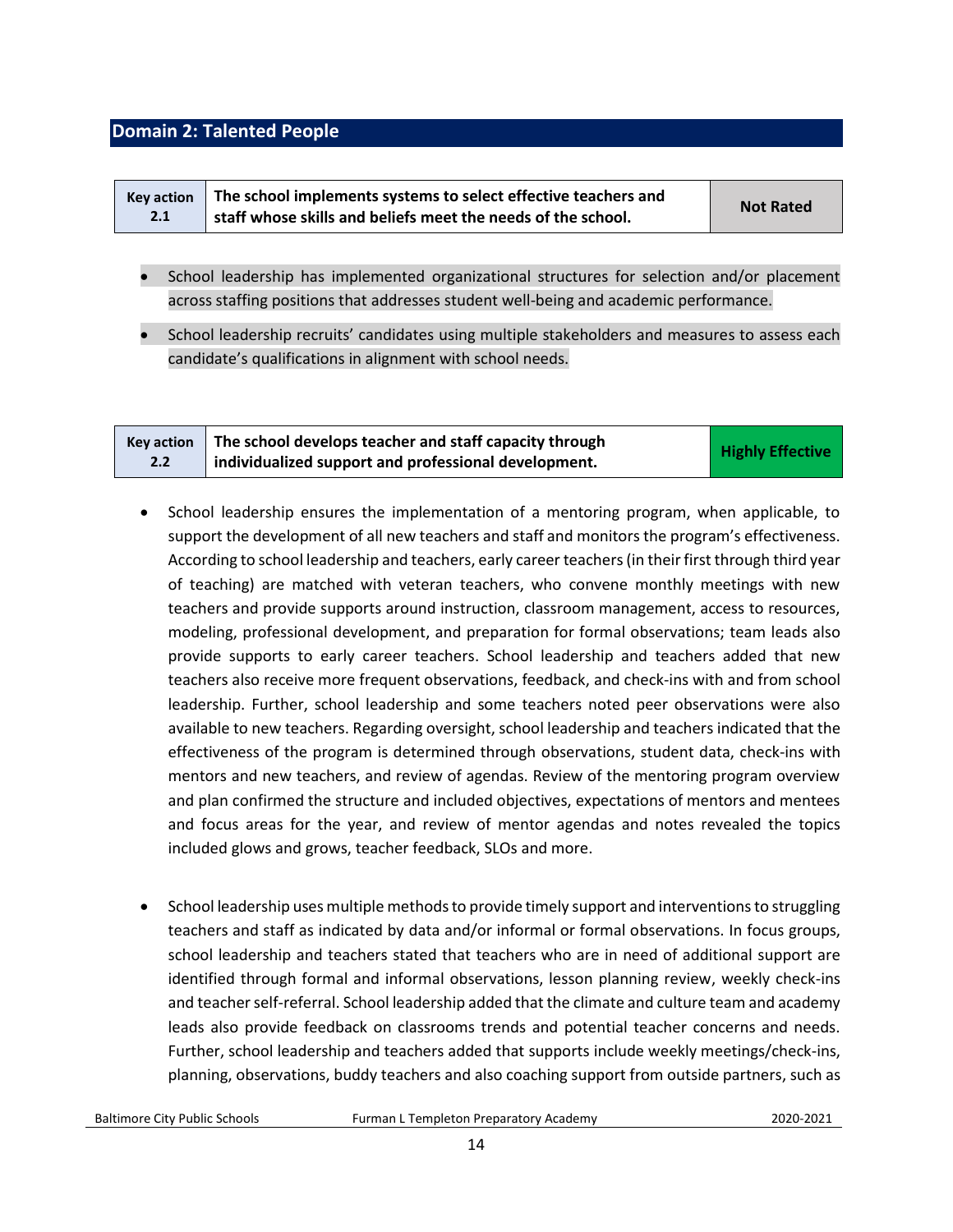Catapult and the National Training Network (NTN), which review of coaching feedback confirmed. Continuing, school leadership noted that one teacher was on a Performance Improvement Plan (PIP) related to professional expectations around deadlines and communication, and weekly meeting are conducted with that teacher to provide support, check-in and monitor progress. Lastly, school leadership and teachers indicated that teachers have improved as a result of supports. Review of the PIP confirmed it was focused on professional expectations as well as instructional deficits, and supports included coaching.

• School leadership engages all staff in differentiated professional development based on identified needs. According to school leadership and teachers, the professional development plan was created to support school-wide goals, and includes areas such as data analysis, curriculum (Wonders, Eureka and Reading A-Z) and instruction, blended learning/use of technology and social-emotional learning. School leadership and teachers added that external partners have also supported PD, including NTN and Catapult, with a focus on reading and math. Further, school leadership and teachers noted that topics of PD are determined through teacher surveys, as well as needs identified by the ILT and academy leads. Continuing, school leadership and teachers reported that some PD is school-wide, while other PD is differentiated by academies/grade level, for which they participate in breakout sessions. Lastly, school leadership and teachers indicated that the outcome of PD is assessed through teacher feedback and reflection. Review of the PD plan confirmed topics included School-wide Classroom Practices, School-wide Academic Skills and Content training, School-wide Pedagogical Methods, as well as data analysis, while a review of PD surveys confirmed the PD was differentiated and teachers had the ability to rank choice sessions.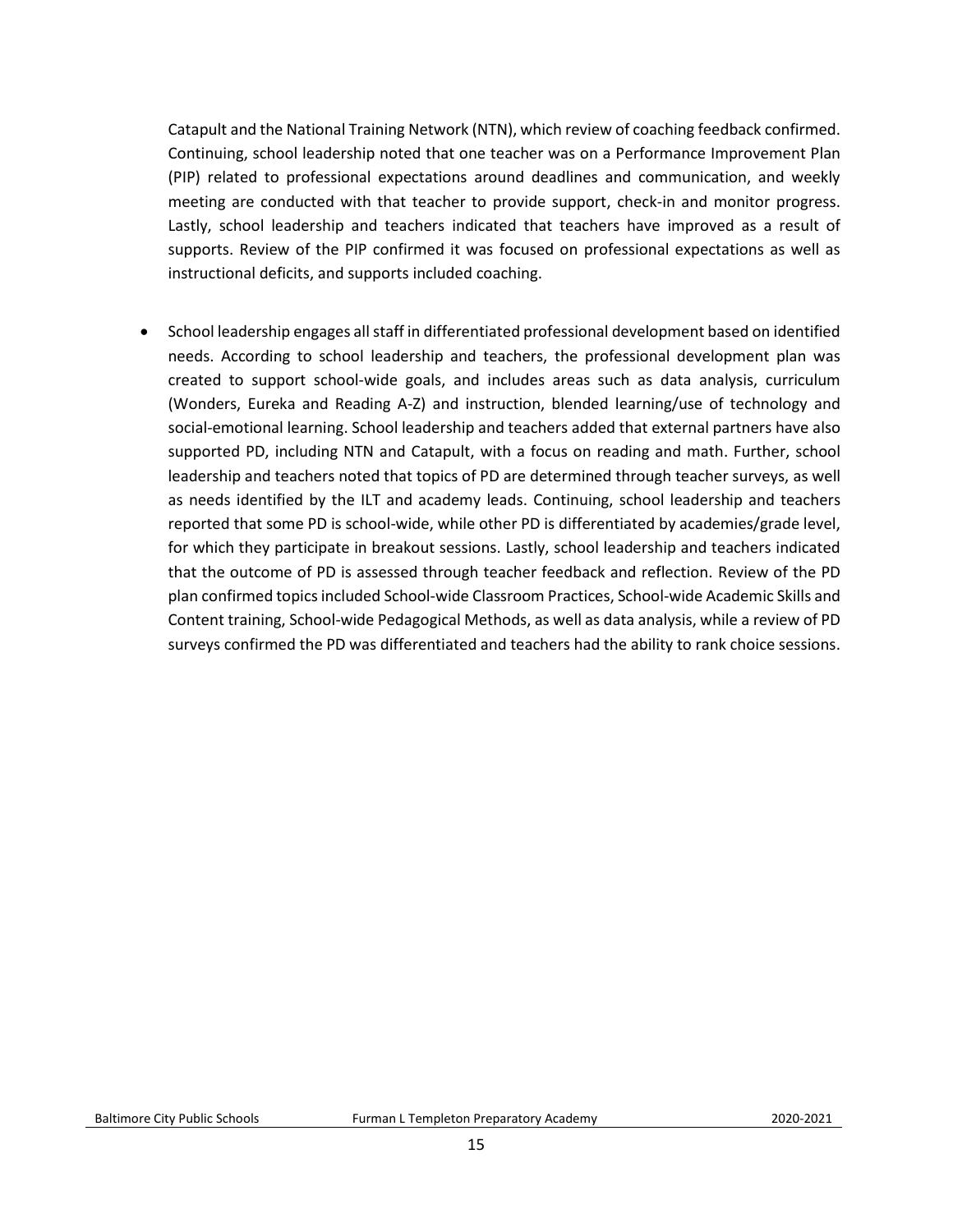## <span id="page-15-0"></span>**Domain 3: Vision and Engagement**

**Key action 3.1 The school has a clear vision and mission that promotes studentcentered, culturally relevant learning that prepares students for future success.** 

**Effective**

- The school community shares a clear understanding of the school's mission and vision, including a clear understanding of initiatives and values, that support high student achievement. According to school leadership, the board, operator, teachers and families, the mission and vision is centered around excellence, preparing students for college, career and the  $21<sup>st</sup>$  century global workforce and working in partnership with the community; students noted a focus on success. Stakeholders added that the accompanying motto is live, love, learn, and the vision and mission are manifested through resources for parents such as a food pantry and workshops, partners (including Promise Heights and Reading Partners), after school programming through Child First (both academic and enrichment), field trips, school events and core values. Further, stakeholders stated that the vision and mission are communicated through announcements, newsletters, meetings with staff and families, on the website and posted throughout the school. Review of a photo of a banner in the school confirmed the vision and mission are as follows: Vision - "Accelerating the academic achievement of all students, in partnership with the entire community to ensure that students have the attitudes, skills, and proficiencies needed to succeed in college and the  $21<sup>st</sup>$  century global workforces." Mission – "To accelerate to opportunities and outcomes for our children by demanding nothing but excellence from the students, staff, and community."
- School leadership ensures that the school's programs are culturally relevant and incorporate skills for 21st century success. In focus groups, school leadership, the operator, teachers, families and students reported that prior to the pandemic, students would participate in an International Day celebration in which students studied a country and received passports to "travel" around the school, including a parade of nations, and they also celebrate Black History Month and Women's Month with daily facts shared during morning and afternoon announcements and research; review of International Day logistics overview and photos, Black History Month announcements and playlist and Women's History Month presentation confirmed cultural events. School leadership, teachers, the operator and families added that students also participated in field trip out of state prior to the pandemic, such as Gettysburg and Jamestown, while this year there are virtual field trips. Regarding  $21^{st}$  century preparedness, school leadership, teachers, the operator, and families noted that students use restorative practice to resolve conflict and problem solve, and learn about empathy, tolerance, and kindness in morning meetings. Further, school leadership, teachers, students and the operator stated that the rigorous curriculum (which requires one research project per grade beginning in second grade using technology) teaches critical thinking and encourages collaboration and events such as Career Day involve guest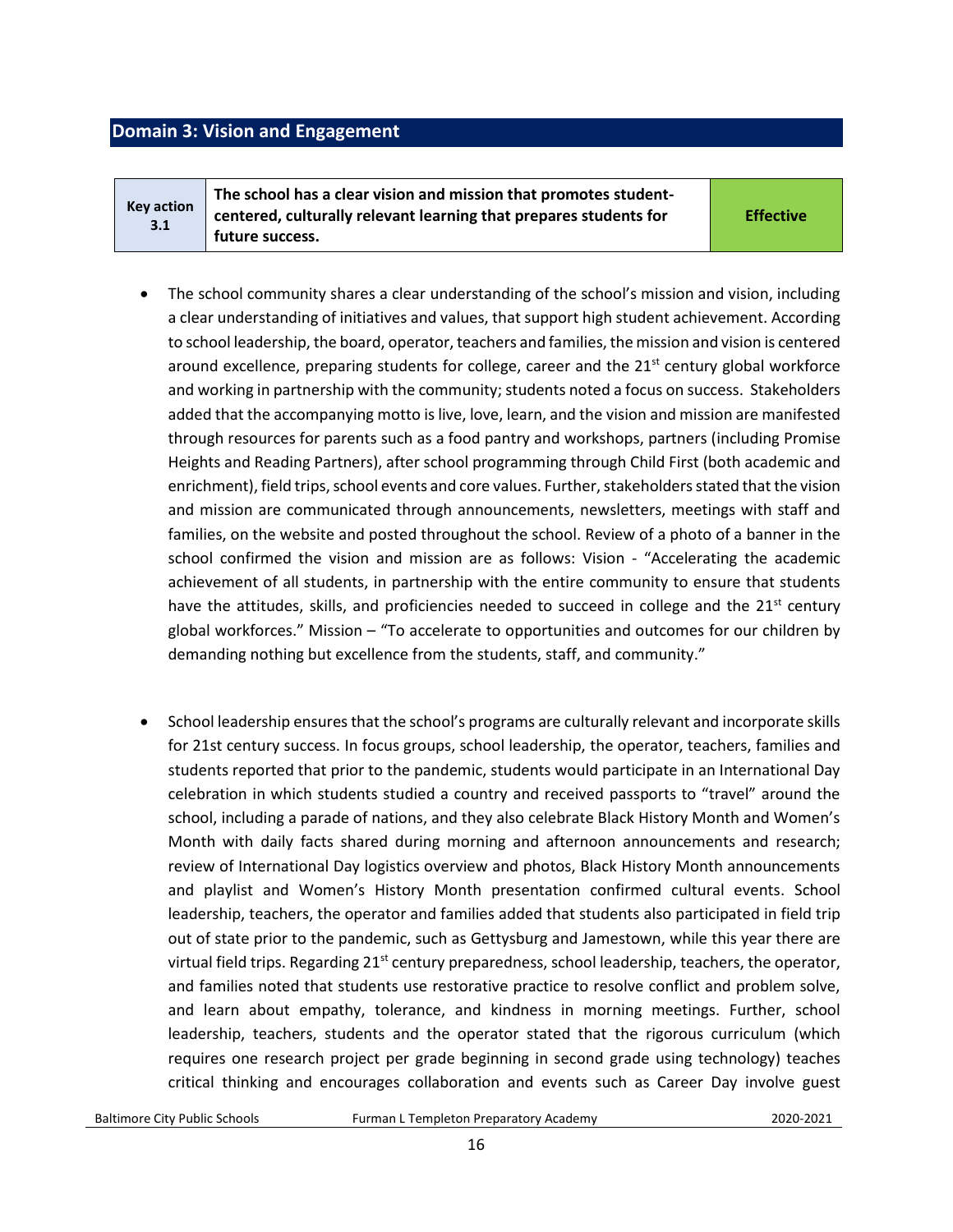speakers from various fields to expose students to future possibilities. Continuing, teachers stated that students participate in leadership opportunities through a broadcasting group that handles announcements in the morning and afternoon, Lastly, school leadership and teachers indicated that administration purchased multi-cultural libraries for each class.

| <b>Kev action</b> | The school cultivates and sustains open communication and                   | <b>Highly Effective</b> |
|-------------------|-----------------------------------------------------------------------------|-------------------------|
| 3.2               | $\mathbb{I}$ decision-making opportunities with families and the community. |                         |

- The school implements systems to build strong relationships with families and garners feedback in order to make schoolwide decisions. According to school leadership, teachers and the operator, parent engagement is one of the school goals, and the school provides resources to families, such as a food pantry and technology support in the virtual learning space, and families can also participate in events such as paint night, yoga night, cooking night, math and literacy night, Chat and Chew workshops (topics included financial literacy and stress), monthly Parent Voice meetings (similar to a PTO), the latter of which are sponsored by Promise Heights, which families confirmed; review of math and literacy night flyers confirmed some of the events. School leadership, teachers, the operator, families, and students added that the school communicates with families in a variety of ways, including newsletters, class dojo, texts, phone and robocalls, written correspondence, social media (Facebook and Instagram), the website, google classroom and when needed, home visits. Regarding feedback, school leadership, teachers, the operator, and families noted that through weekly town hall meetings and surveys, families are able to receive updates and provide input on school-wide decisions, which has been used to inform reopening efforts, as well as additional staff positions, the design for the new playground and even building wifi; teachers also noted that parents sit on the board. Review of town hall meetings revealed that topics included re-opening, attendance, parental engagement and areas of improvement. Lastly, school leadership and teachers indicated the school has Parent PBIS, which parents can earn "dollars" through volunteering or attending events, and provided "dollars" can be spent in the consignment shop prior to the pandemic; currently, families are awarded a boxed dinner, which review of a summer parent award confirmed.
- The school builds strong relationships with community stakeholders and leverages resources to meet the needs of students and the school. In focus groups, school leadership, teachers and the operator stated that partners and associated supports/resources include Promise Heights (technology, family engagement, workshops/materials for families), Reading Partners (intervention), Fev Tutoring, Kaboom (playground), Child First (afterschool program) and Villa Maria (therapist); families confirmed Promise Heights, Reading Partners and Child First. School leadership, teachers and the operator added that Cocoa Cola has provided free shoes for students, and Bmore Healthy Babies supports pregnant mothers. Further, school leadership and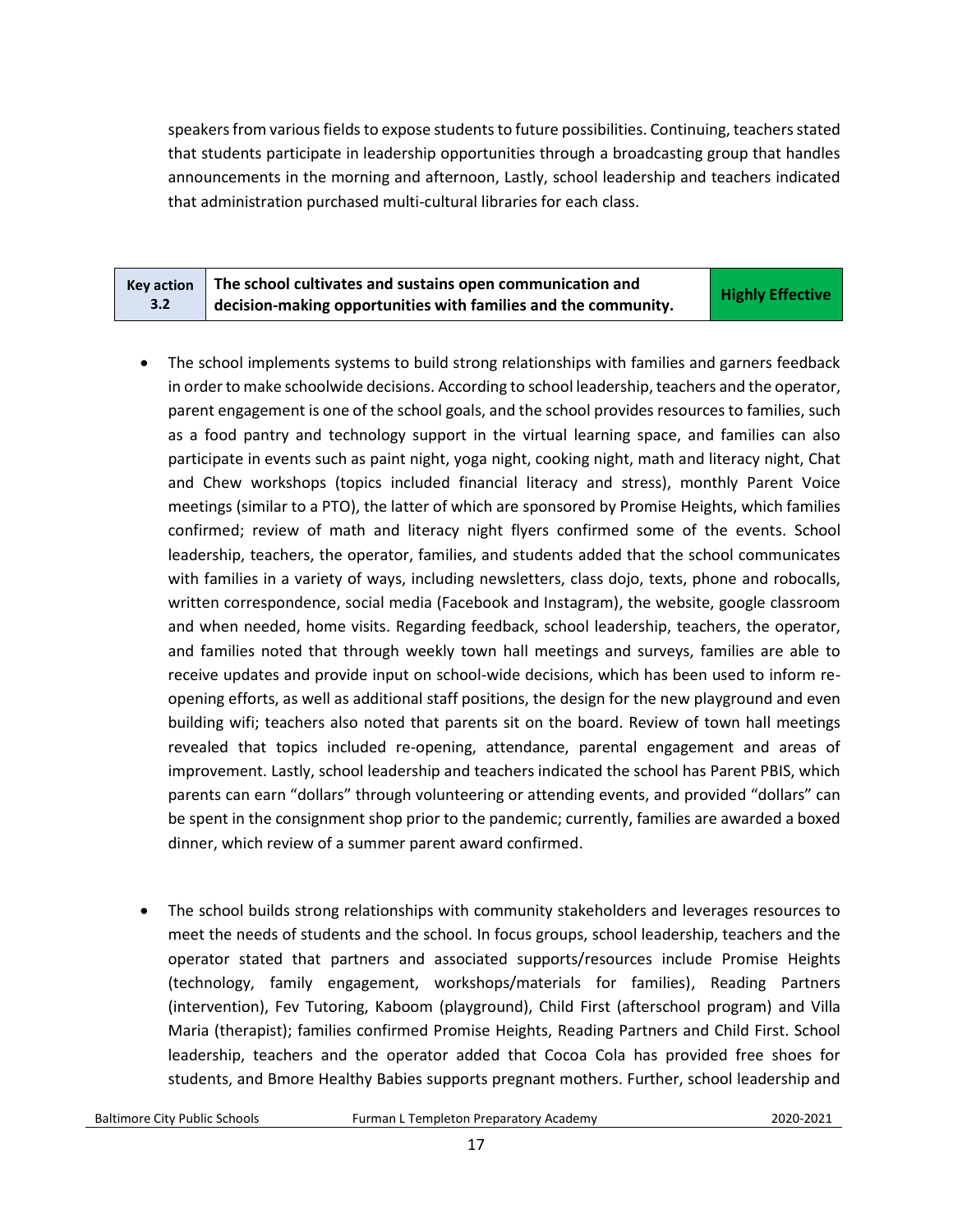families noted that the Brothers provide security services, Dope Girls offers mentoring programming, and Johns Hopkins has adopted upwards of 30 families each year during the holidays to provide gifts and food and Art with a Heart. Stakeholders also reported that partners include the Maryland Food Bank, Breathmobile, and the mobile dentist. Continuing, the operator, school leadership and teachers indicated that partners are determined by alignment with goals, needs observed by leadership, and surveys, though families have also requested partners, and partnerships are evaluated through feedback from staff and families. Lastly, prior to the pandemic, school leadership, teachers and the operator noted that there was a partner café quarterly, and the operator indicated that a partner was involved in the principal interview and selection process. Review of Promise Heights partner report confirmed several partners supporting the school, as well as food pantry and breathmobile flyers; a partnership café powerpoint from the previous year confirmed regular meetings and revealed school-wide goals were shared with partners.

| <b>Key action</b><br>3.3 | The climate and culture of the school creates a welcoming learning<br>environment that meets the academic, social, and emotional needs<br>of each student. | <b>Not Rated</b> |
|--------------------------|------------------------------------------------------------------------------------------------------------------------------------------------------------|------------------|
|--------------------------|------------------------------------------------------------------------------------------------------------------------------------------------------------|------------------|

- The school implements and monitors school protocols that create an environment where students, staff, and families feel welcome and safe.
- The school develops proactive systems that support individual students' social, emotional, and socioeconomic needs.
- School leadership establishes consistent structures to recognize and celebrate student achievement.
- School leadership establishes consistent structures that demonstrate value and recognition of staff.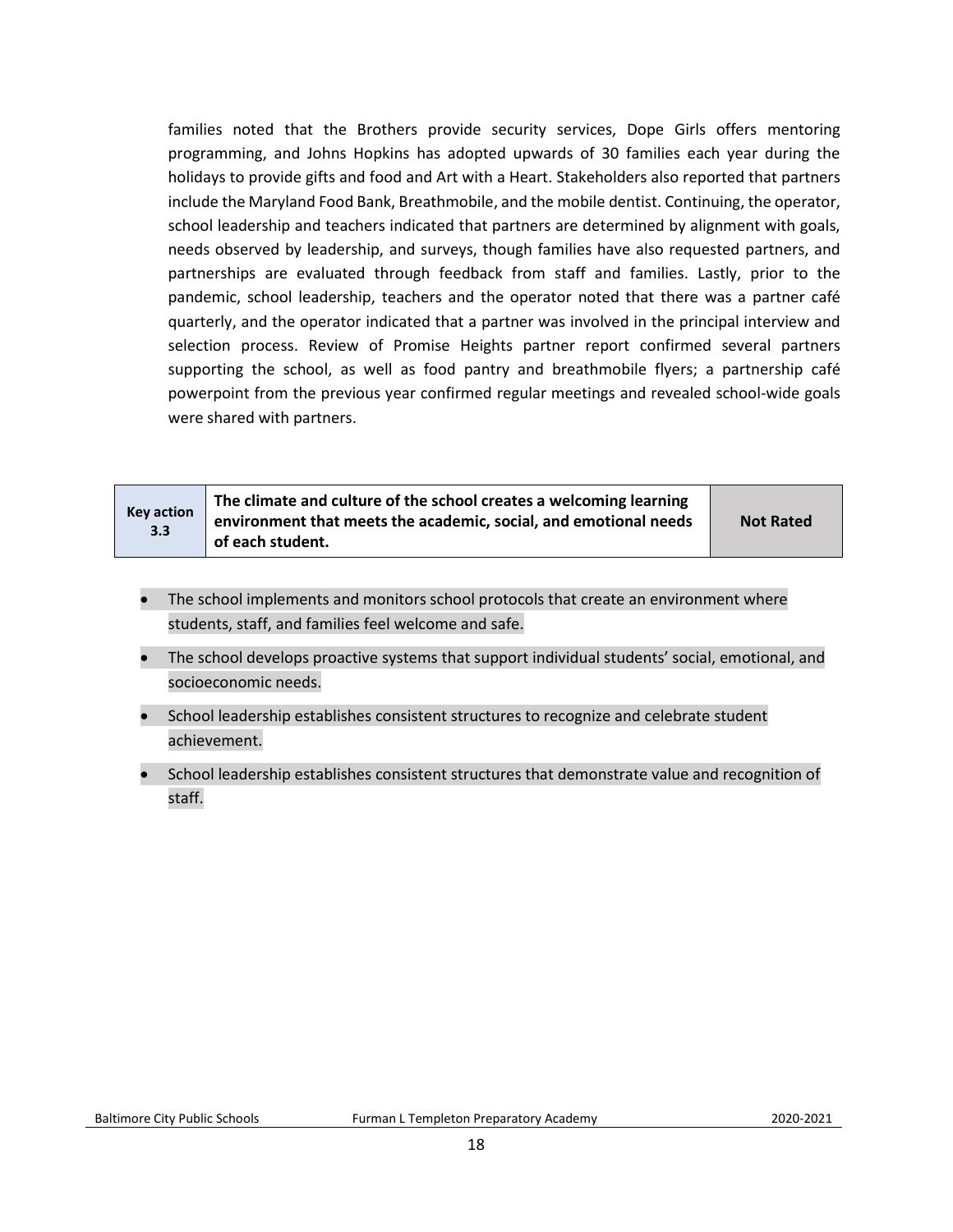## <span id="page-18-0"></span>**Domain 4: Strategic and Professional Management**

|     | Key action $\parallel$ The school establishes clear goals for student achievement and | <b>Effective</b> |
|-----|---------------------------------------------------------------------------------------|------------------|
| 4.1 | tracks progress toward goals.                                                         |                  |

- School leadership collaborates with teachers to establish and communicate measurable goals for the improvement of student learning and strategies aligned to the goals. According to school leadership, teachers, families and the operator, the school has a variety of goals, which are centered around academics (improving reading and math proficiency measured by iReady by 5 points), culture and climate (increasing attendance to 94%, decreasing office referrals from 249 to 200, and decreasing suspension from 29 to 25), and parent engagement (with at least 45 parents attending school events). School leadership, teachers, families and the operator added that strategies associated with each focus area, on which teachers and staff provided input, include the following – academics: interventions, data analysis/monitoring, PD and after school programming, some of which is supported through partners, such as Reading Partners and Fev tutoring; culture and climate – a protocol for attendance, PBIS, use of restorative practice, and a wholeness specialist; family engagement – support from Promise Heights, weekly town halls, and incentives/raffles for families. Further, school leadership and teachers noted that goals were developed by the executive team and ILT through a review of school-wide data from the previous year, with a focus on creating realistic goals. Continuing, school leadership, teachers and the operator noted that goals are shared with staff in PD and the larger community in meetings, and reviewed at each PD. Review of the SPP, a PD presentation from November, an Open House PPT and a letter to families confirmed all goals and strategies.
- School leadership and all staff participate in regular analysis of school-wide data and instructional practices to monitor progress towards goals, revisiting and adjusting action plans as needed. In focus groups, school leadership, teachers and the operator reported that school-wide academic data is reviewed through during 6-8 week data cycles and iReady testing windows, and shared in ILT, staff and PD meetings staff through iReady reports, during which staff meet in academies or grade-level teams to review data; attendance is also shared daily via email and through spreadsheets, and updates on office referral numbers and parental engagement are provided. School leadership and teachers added that an attendance team meets bi-weekly to review data, and there is also a culture and climate team. Further, the operator noted that updates are shared with families and the community through newsletters and town hall meetings. Lastly, school leadership and teachers indicated that while the goals have remained the same, the strategies have been adjusted/evolved over time, such as the protocol for addressing attendance concerns. Review of staff PD, ILT and academy lead meeting agendas confirmed discussion of school-wide updates, data analysis and the SPP, including a mid-year progress check-in.

Baltimore City Public Schools Furman L Templeton Preparatory Academy2020-2021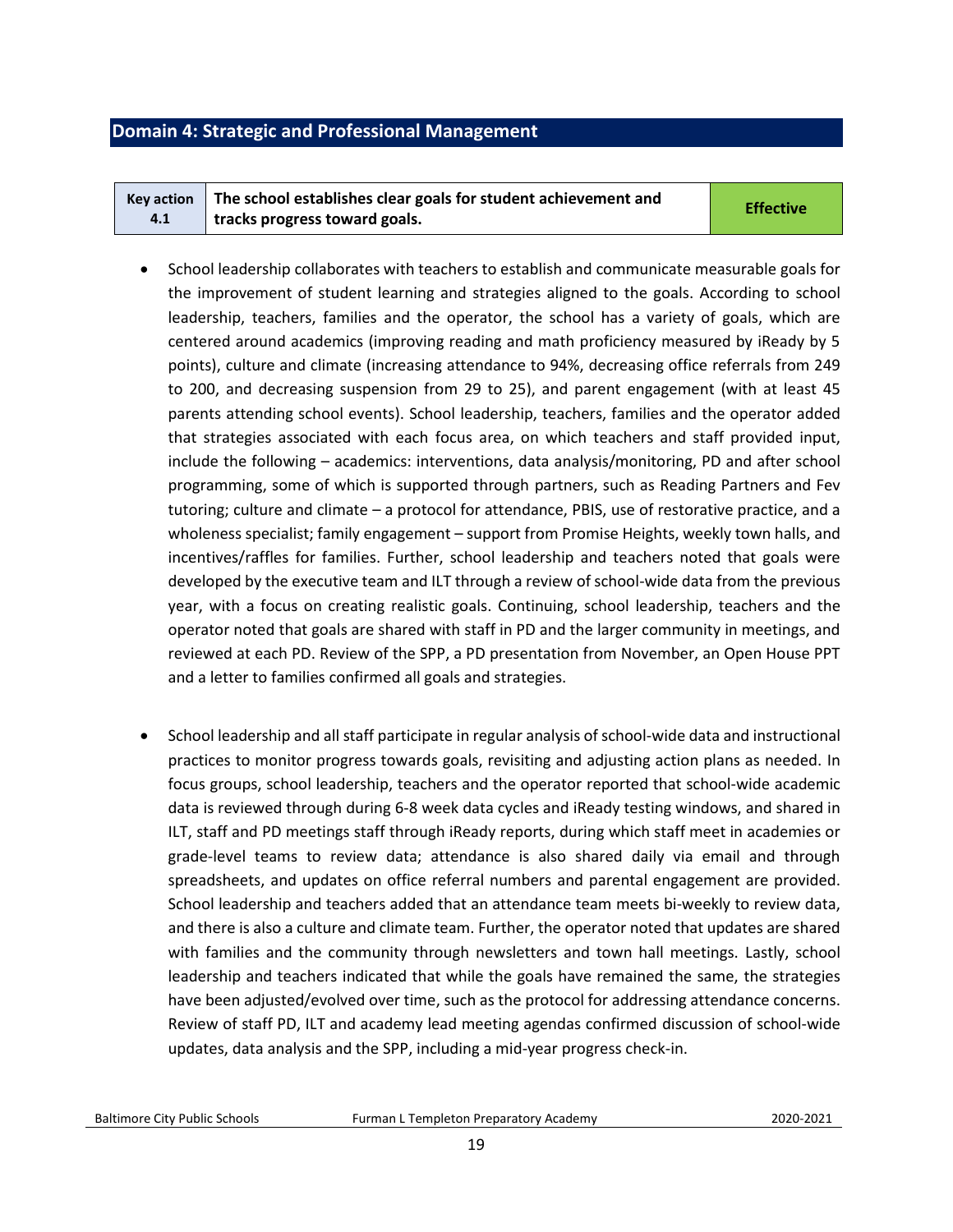| <b>Key action</b> |  |
|-------------------|--|
| 4.2               |  |

**School leadership allocates and deploys the resources of time, human capital, and funding to address the priority growth goals for student achievement.** 

**Effective**

- Budget distributions and resource allocations are aligned to school goals and priorities that support equitable learning environments. According to school leadership, teachers, the operator and families, investments in the budget this year have included staffing (such as a student wholeness specialist position, GAL teacher, attendance, and hall monitors), intervention programs and associated training, technology for students (laptops, iPads, hot spots, headsets, and replacements when needed), and PPE to support re-opening (desks, signage, sanitizing supplies, air purifiers). School leadership, teachers and the operator added that investments were also made in virtual platforms (ABC Mouse, Reading A-Z, Zern and iReady), an SEL curriculum, school supplies, and partners such as Catapult to provide teachers with individual coaching and FEV Tutoring; families confirmed supplies and partners. Continuing, school leadership, the operator, teachers, and families noted that staff and families had an opportunity to provide feedback on the budget through surveys, and ILT members were also asked to create wish lists for their teams related to supply requests. Review of the principal budget tool confirmed some priorities, while review of SANE documentation related to a priority engagement session and the community budget forum confirmed engagement of families. Review of a staff budget meeting presentation and priority rating sheet with feedback confirmed engagement of staff.
- School leadership leverages staff in key roles in support of school-wide goals. In focus groups, school leadership, teachers and the operator reported that teachers from each grade level team serve as leads and representatives on the ILT to support schoolwide goals. School leadership and teachers added that staff are also on the attendance team and the climate and culture team; the latter monitors referral and suspension data and also supports staff socially and emotionally. Further, school leadership and teachers noted that staff rotate facilitating staff meetings and share best practices. School leadership and teachers indicated that staff are identified for leadership roles based on strengths/performance as well as teacher interest and skill. Review of ILT, attendance and culture and climate team agendas confirmed that teachers serve in various roles.
- School leadership leverages common staff time to focus on professional learning and collaboration in support of student achievement. According to school leadership and teachers, every Wednesday is a professional development day that allows for teachers to meet collaboratively in grade level teams and discuss topics including lesson planning, instruction, data/assessments, and SEL. School leadership and teachers added that teachers also meet in academies during that time and receive trainings by academy leads or outside organizations, and teachers participate in mindful moments and also discuss re-opening and receive other general updates. Further, teachers noted that they collaborate with special educators monthly. Review of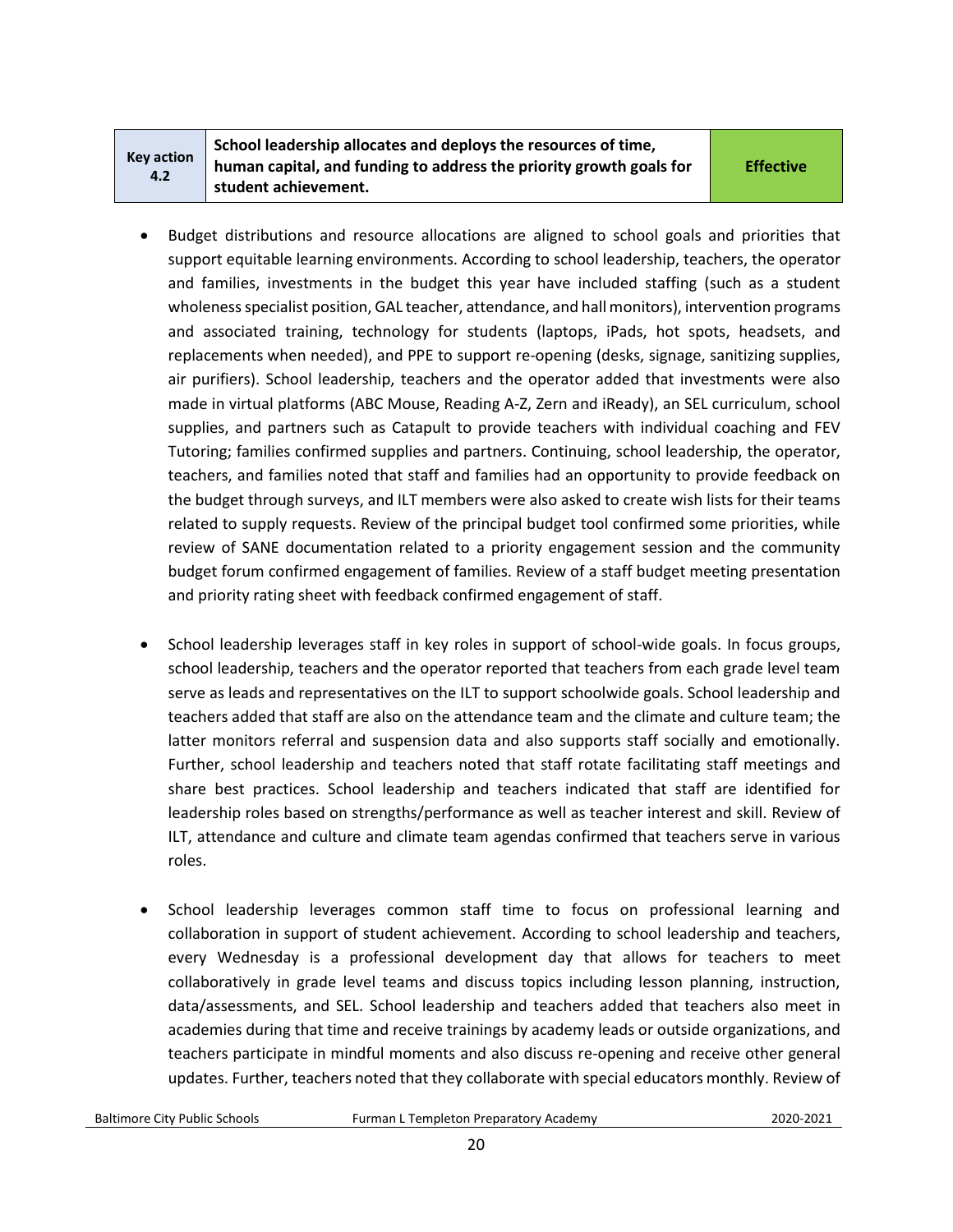PD and grade level team meeting agendas confirmed that data, planning, and SEL are topics of discussion.

| Key action $\vert$ School's board of trustees (or operator) provides competent | <b>Effective</b> |
|--------------------------------------------------------------------------------|------------------|
| stewardship and oversight of the school.                                       |                  |

- The governing board and operator maintain essential knowledge of the school and the operator provides oversight of the academic program. According to school leadership, the board and operator, the operator is on site at the school and meets weekly with the principal, the board president lives in the community, and board members are invited to school events in which they participate virtually. Stakeholders added that during monthly board meetings, school leadership and the operator share reports which include updates around academics, climate, staffing, interventions, partnerships, budgeting, parent engagement and attendance, among others, including any gaps/deficiencies/needs, and the board offers suggestions and next steps, such as additional resources. Further, school leadership, the board and operator stated that the operator collaborated with school leadership to develop the school-wide goals, which are shared with the board, and for which the board provides feedback; the board articulated all goals. Continuing, school leadership, the operator and board noted that priorities include achieving goals outlines in the school improvement plan, which serves as a blueprint, and cultivating partners, as well as providing a safe and healthy environment conducive to learning. In terms of how data is used to make decisions, school leadership, the board and operator noted that it is used to determine where supports are needed and address them, whether curricular, staffing, or procedural. Lastly, school leadership noted that the operator leads a book study for the leadership team (Leadership 2.0). Review of board meeting agendas and notes confirmed an academic excellence component was included with reports from school leadership and the operator, and revealed that updates were also shared regarding enrollment, staffing, culture and climate, parental involvement, school-wide events, technology distribution, and teacher PD; notes from November included a grade level breakdown of BOY iReady performance in reading and math, with students highlighted in green, yellow, and red, and special education students were noted separately with next steps for all; office referrals were also tracked monthly, with comparison across years noted, and attendance rates by month with next steps were included.
- The governing board and operator provide financial oversight by monitoring the school's financial records and ensuring that the school remains fiscally viable. In focus groups, school leadership, the operator and board reported that the board includes a finance committee that provides oversight according to a variety of processes and procedures in place, and spending is tracked and shared in monthly board meetings by a member of the operator team. The board added that they have six months of cash in reserve, and an outside firm provides financial reports. Regarding the budgeting process, school leadership stated that school needs are considered based on data and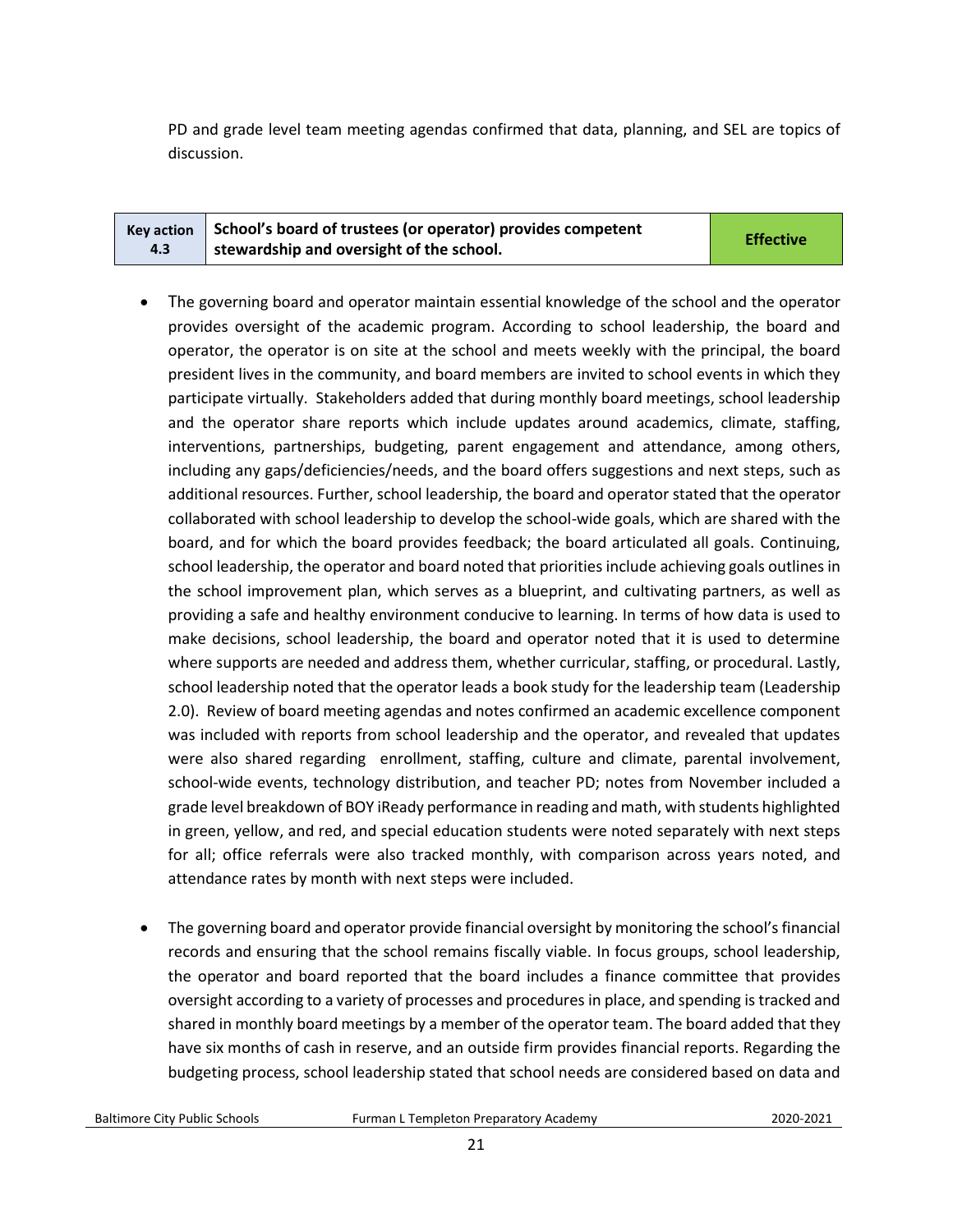survey feedback from stakeholders, which is used to draft a budget that is presented to the board for approval, and ultimately submitted to the district; the board stated that budget process includes a review of the previous year's budget, testing various margins, enrollment, and grants, and identifying deficits and how to address them. Further, school leadership, the operator and the board noted that additional funding is secured through grants (ESSER, CoP, Title I and IV, Struggling Learners and Promise Heights) that support a staff positions, the new playground, and after school programming, among other things. Lastly, the board and operator indicated that the organization is fiscally sound, and additional controls in place include approving spending by school leadership above a certain amount. Review of board meeting finance reports (including balance sheets and profit and loss), grant information and the audit for 19-20confirmed some of the financial practices. The audit noted the following: "The financial statements referred to above present fairly, in all material respects, the financial position of F.L. Templeton Preparatory Academy, Inc. as of June 30, 2020 and 2019..."

• The governing board and operator maintain effective governance practices to ensure organizational viability, including the systematic selection and oversight of the school leader. According to school leadership, the board and operator, the board includes various subcommittees, including an executive committee, an academic committee, a finance committee and a technology committee, and members serve as president, vice president, secretary, and treasurer of the board. School leadership, the board and operator added that the board includes business people, community members and families with a variety of skill areas (HR, finance, strategic planning), and they meet monthly, using the bylaws to guide decision making and ensuring a quorum is convened to vote and come to consensus. Further, the board and operator noted that this summer, they will convene to re-engage, planning strategically and long-term, beginning with the School Performance Plan. Continuing, the operator noted that the executive director has participated in trainings with the community and at charter school conferences. Regarding the hiring of the principal, school leadership, the board and operator reported that a search was conducted locally through ads and recruitment fairs, and an interview panel was convened that included staff, families, and partners. School leadership, the board and operator noted that the principal is evaluated by the executive director from the operator, with input from the board and families, following the district process to set goals, reflect, and address next steps. Lastly, the board and operator reported that the operator is evaluated annually by the board using a rubric based on the monthly reports, which also includes feedback and questions. Review of bylaws, board members resumes, conflict of interest policy, procurement policies, principal hiring documentation, school leader mid-year conference, and the ED annual report confirmed aforementioned practices.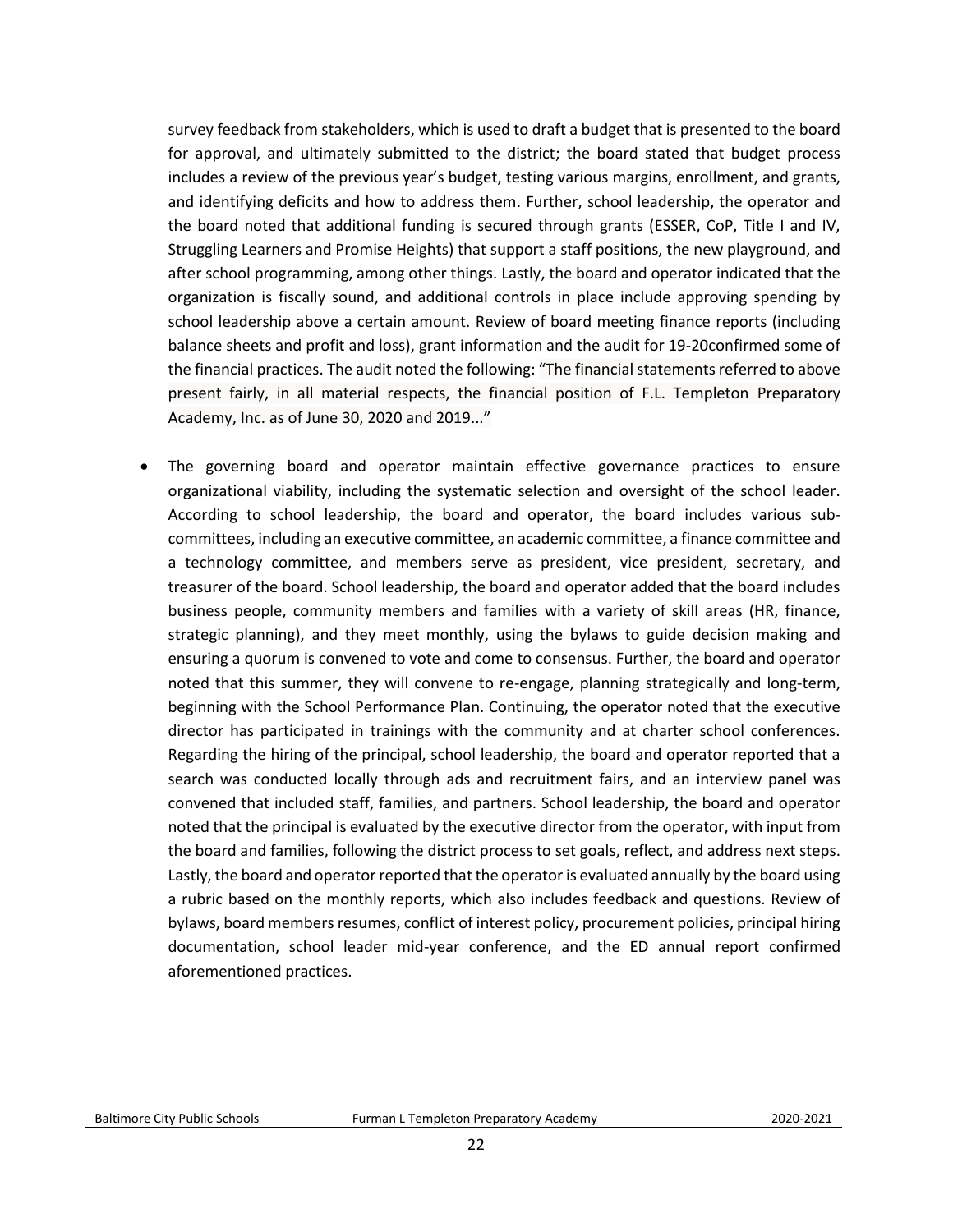## <span id="page-22-0"></span>APPENDIX A: SCHOOL REPORT COMMENTS

## **Domain 1: Highly Effective Instruction**

None

**Domain 2: Talented People**

None

**Domain 3: Vision and Engagement**

None

#### **Domain 4: Strategic and Professional Management**

None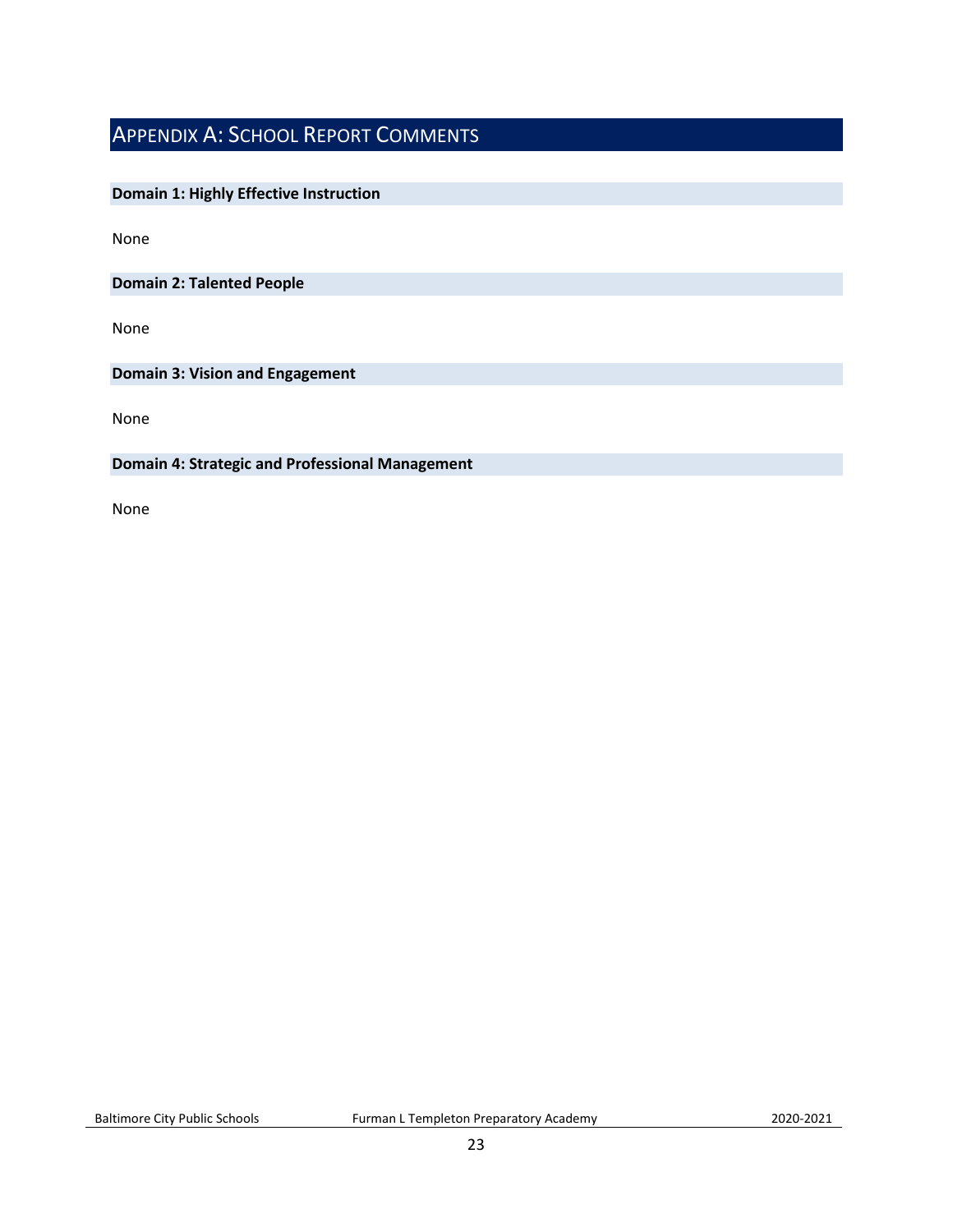## <span id="page-23-0"></span>APPENDIX B: SER TEAM MEMBERS

The SER visit to the Furman L Templeton Preparatory Academy was conducted on May 17-18, 2021 by a team of representatives from Baltimore City Public Schools and SchoolWorks.

**Team Lead/Writer:** Mona Khajawi is a Program Evaluator II in the Office of Achievement and Accountability in Baltimore City Public Schools. She has had a variety of experience in the field of education, including teaching, program management and evaluation. Most recently, she worked in the capacity of Evaluation Specialist with City Year in Washington, D.C., assessing the quality of educational programming implemented by 140 AmeriCorps members in eleven schools throughout the district. She initially gained exposure to evaluation while interning with the Academy for Educational Development, where she assisted in conducting reviews of a subset of the Gates-funded small schools in New York City. Previously, she also taught English in a rural high school in Ukraine, and served as an Assistant Program Coordinator of the AmeriCorps program at the Latin American Youth Center in Washington, D.C. Mona holds a Bachelor's degree in English Literature from the University of Maryland, College Park, and a Master's degree in Education Policy from Teachers College, Columbia University.

**Team Support:** Brianna Kaufman is the Manager for the School Effectiveness Reviews in the Office of Achievement and Accountability in Baltimore City Public Schools. Brianna began her career as an elementary art teacher in Bryan, TX. After obtaining her Master's degree, she interned and worked at a number of art museums in the education department including the: Dallas Museum of Art, The National Gallery of Art in DC, and the Walters Art Museum. In 2008, Brianna made the shift from art education to general education reform as a Program Manager at the Fund for Educational Excellence. There she managed a grant from the Bill and Melinda Gates Foundation that focused on College and Career Readiness. Prior to joining OAA, Brianna worked as the College and Career Readiness Education Specialist for Baltimore City Public Schools. Brianna holds a Bachelor's degree in elementary education from Texas Lutheran University, a Master's degree in Art Education from University of North Texas, and a Master's of Business Administration from Loyola University in Maryland.

**Team Support:** Katherine Harris Toler is a Program Evaluator II in the Office of Achievement and Accountability in Baltimore City Public Schools. Prior to joining OAA, Ms. Toler was a District Mentor in the Office of Teacher Support and Development. In Baltimore City Public Schools, Ms. Toler has served as teacher, Academic Coach, Dean of Instruction, and High School Administrator. Ms. Toler has also served as teacher in the Anne Arundel County Public School System, the Baltimore County Public School System and the Vance County Public School System in North Carolina. She holds a B.A. in English with a Concentration in Secondary Education from North Carolina Central University and a Masters of Education in School Improvement Leadership from Goucher College.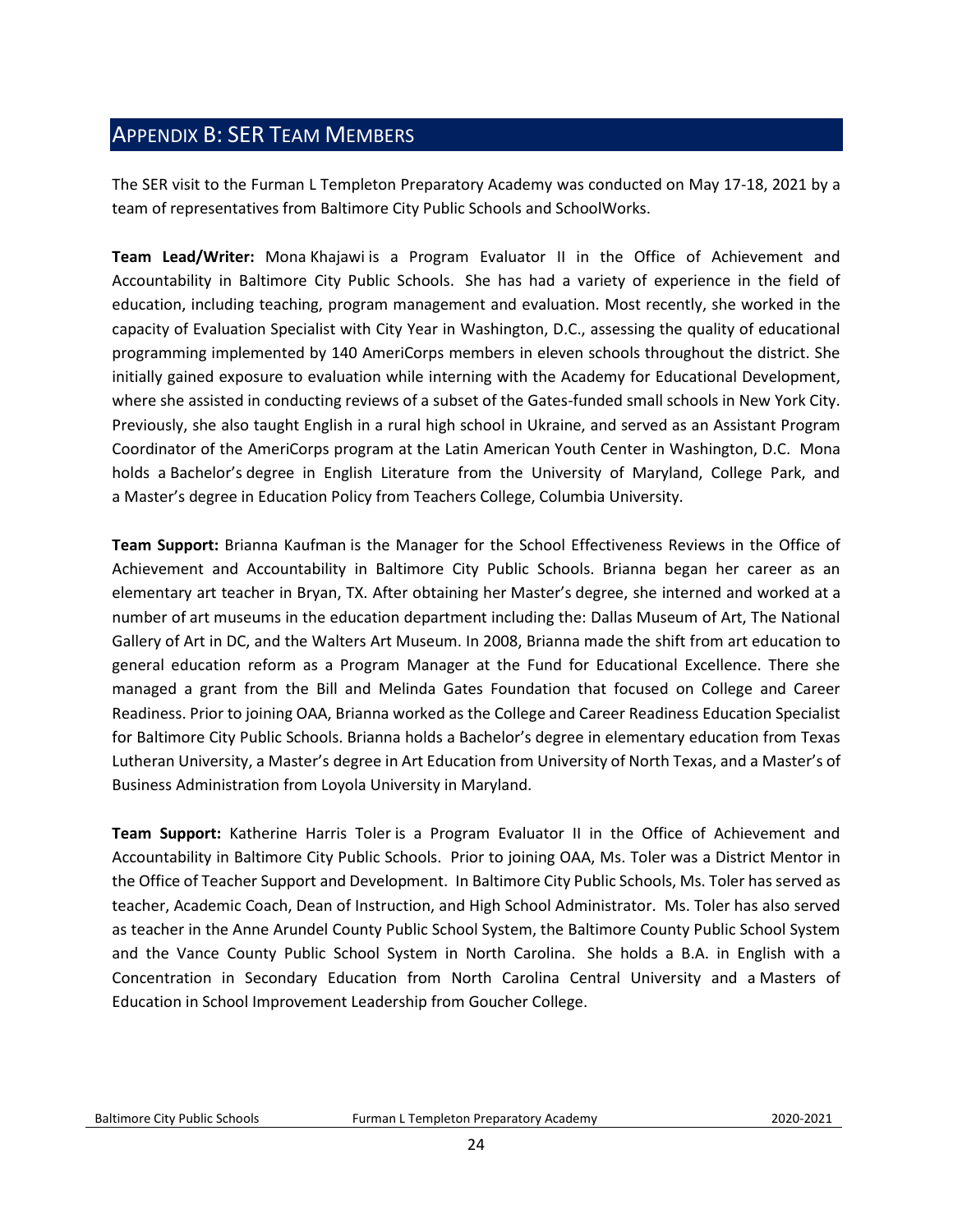**Team Support:** Kara Dunn is a consultant with SchoolWorks. As school quality reviewer, she has been a frequent team lead or team writer for school quality reviews and charter renewal visits in California, Colorado, Massachusetts, Maryland, New York, Pennsylvania, and Tennessee. She is also the CEO and consultant of ApogeeVision – a consulting firm that works with many public and private organizations in the areas of administration, facilitation, teacher and staff training, organizational and curriculum development, and program evaluation. She has been an educator for more than 15 years, serving K-12 students. Among many instructional positions, she has worked in Boston Public Schools as a teacher, district lead teacher, teacher trainer, instructional coach for math/science educators, and a school-based administrator. She graduated from Spelman College with a Bachelor of Arts degree in Educational Psychology. She has earned two Masters degrees – a Masters of Education from the University of Massachusetts, and Masters of Divinity from Gordon-Conwell Theological Seminary. She has served as an adjunct professor at Gordon Conwell Theological Seminary (Boston Campus). She has served as a curriculum developer and instructor for the Office of Diversity and Community Partnerships at Harvard Medical School. She is the author of several curricula, including one made for the national film tour, *Kunta Kinteh Island: Coming Home without Shackles*.